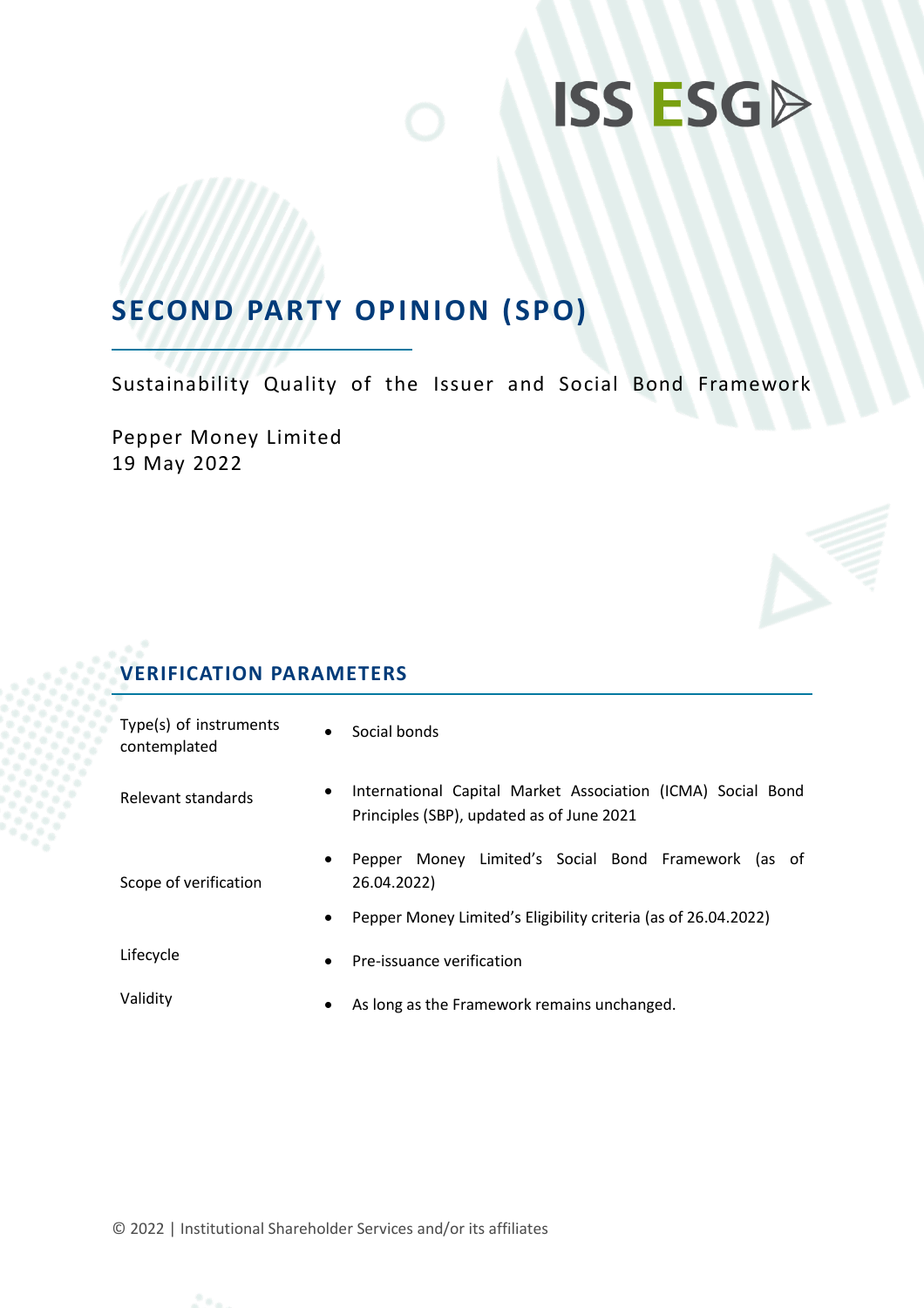

## **CONTENTS**

| PART I: SOCIAL BONDS LINK TO PEPPER MONEY'S SUSTAINABILITY STRATEGY 5         |
|-------------------------------------------------------------------------------|
|                                                                               |
| B. CONSISTENCY OF SOCIAL BONDS WITH PEPPER MONEY'S SUSTAINABILITY STRATEGY 6  |
|                                                                               |
|                                                                               |
|                                                                               |
|                                                                               |
|                                                                               |
|                                                                               |
| B. MANAGEMENT OF ENVIRONMENTAL & SOCIAL RISKS ASSOCIATED WITH THE ELIGIBILITY |
|                                                                               |
|                                                                               |
|                                                                               |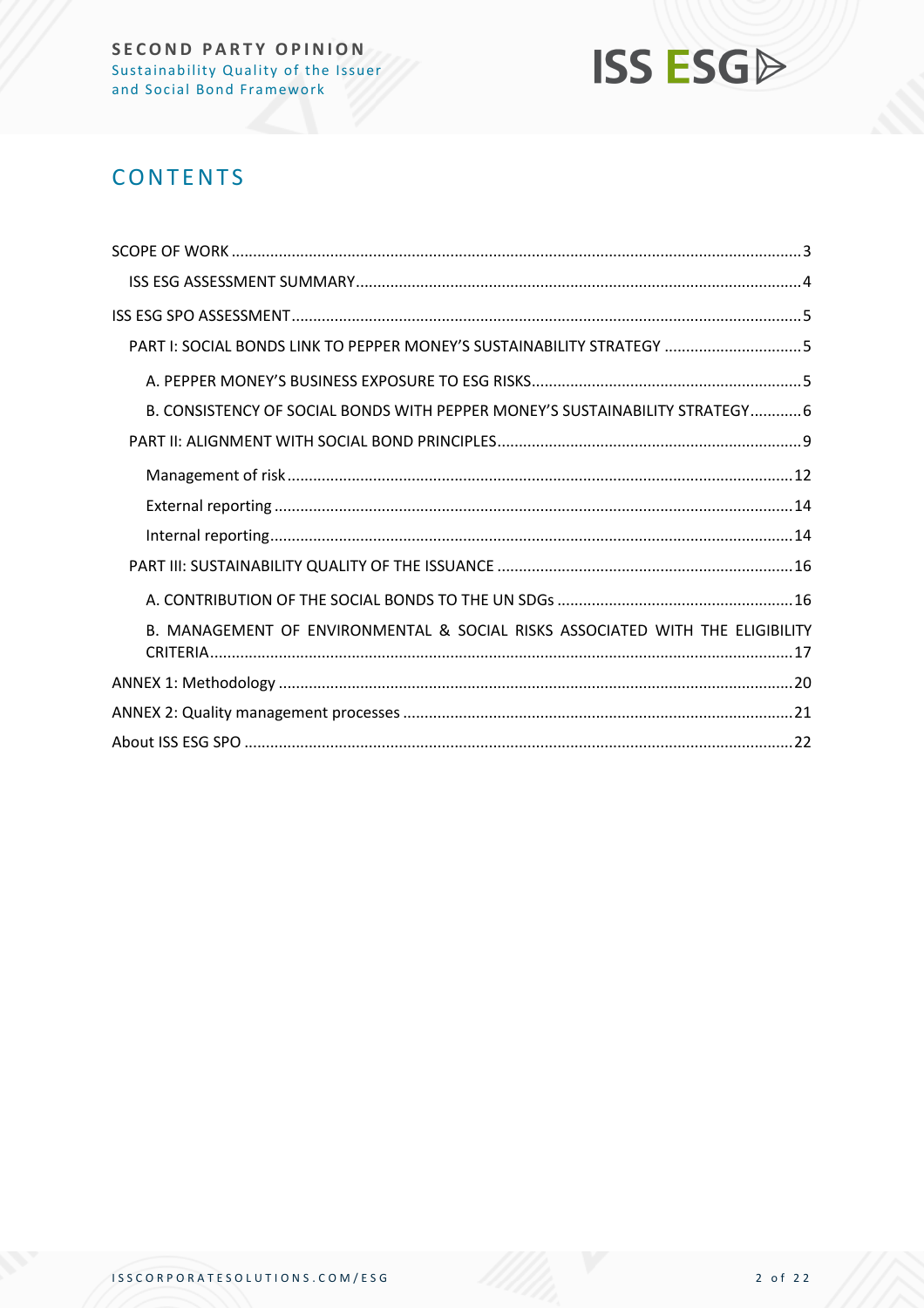### <span id="page-2-0"></span>SCOPE OF WORK

Pepper Money Limited ("the Issuer" or "Pepper Money") commissioned ISS ESG to assist with its social bonds by assessing three core elements to determine the sustainability quality of the instrument:

- 1. Social bonds link to Pepper Money's sustainability strategy drawing on Pepper Money's overall sustainability profile and issuance-specific Use of Proceeds categories.
- 2. Pepper Money's Social Bond Framework (26.04.2022 version) benchmarked against the International Capital Market Association's (ICMA) Social Bond Principles (SBP).
- 3. The Eligibility criteria whether the projects contribute positively to the UN SDGs and perform against ISS ESG's issue-specific key performance indicators (KPIs) (See Annex 1.)

## Pepper Money's BUSINESS OVERVIEW

Pepper Money Limited (Pepper Money) is a Non-Bank Lender in the Australian and New Zealand Mortgage market and the Asset Finance market in Australia which was founded in 2000. It is classified in the Mortgage & Public Sector Finance industry, as per ISS ESG's sector classification.

The three core segments which Pepper Money operates are as follows:

- Mortgages: financing residential home loans and small balance commercial real estate loans;
- Asset finance: financing a range of asset types for consumer and commercial customers; and
- Servicing and other: independent loan servicing for mortgages and personal loans, and broker administration servicing.

Pepper Money was listed on the Australian Securities Exchange (ASX: PPM) in May 2021. As of 31 December 2021, Pepper Money had  $A\$ 17.0<sup>1</sup> billion in assets under management having served over 288,900 customers since 2014.



<sup>1</sup> Closing Total Asset Under Management as at 31 December 2021.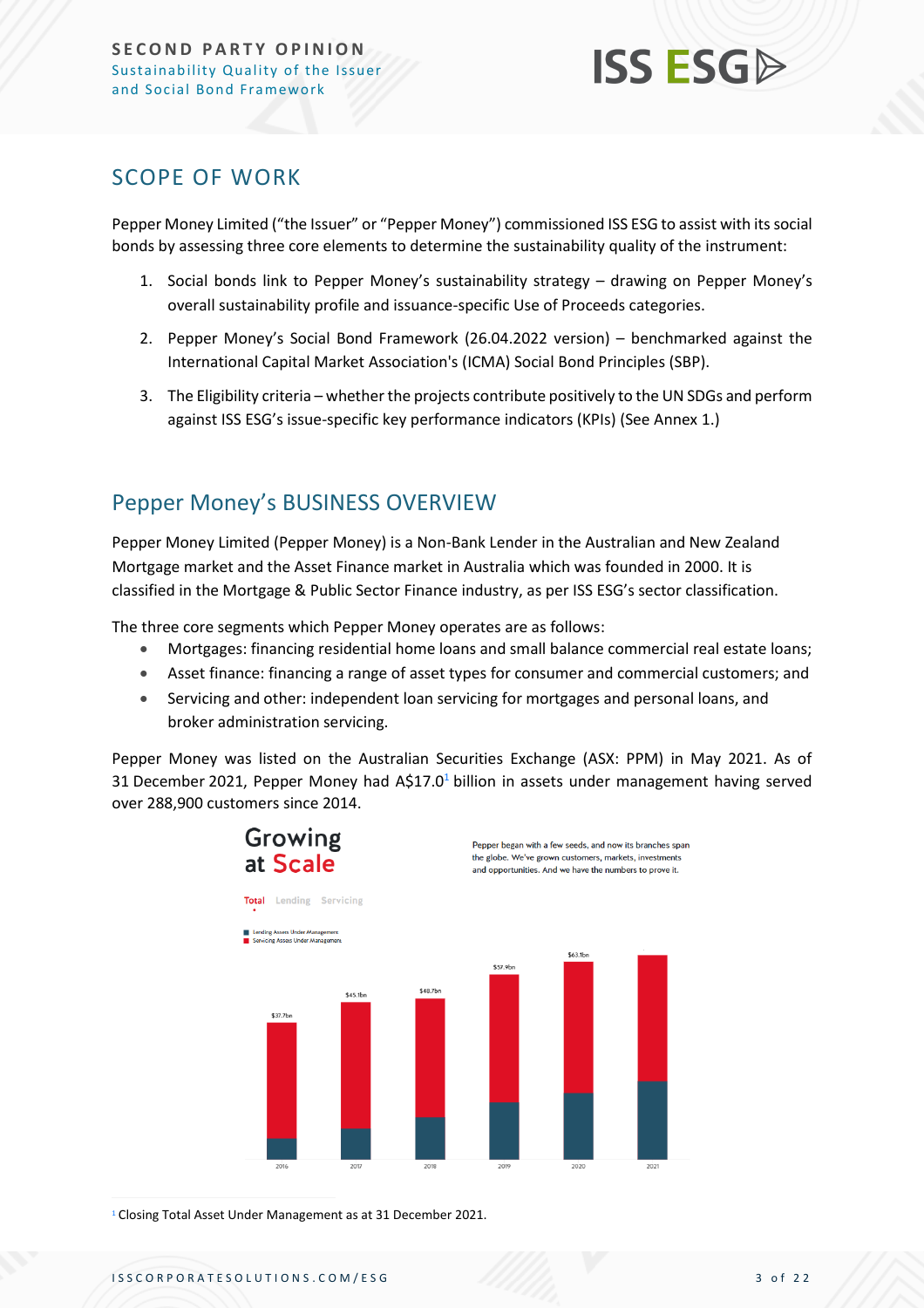### <span id="page-3-0"></span>ISS ESG ASSESSMENT SUMMARY

| <b>SPO SECTION</b>                                                               | <b>SUMMARY</b>                                                                                                                                                                                                                                                                                                                                                                                                                                                                                                                                                                                                | <b>EVALUATION</b> <sup>2</sup>                            |
|----------------------------------------------------------------------------------|---------------------------------------------------------------------------------------------------------------------------------------------------------------------------------------------------------------------------------------------------------------------------------------------------------------------------------------------------------------------------------------------------------------------------------------------------------------------------------------------------------------------------------------------------------------------------------------------------------------|-----------------------------------------------------------|
| Part 1:<br><b>Social bonds</b><br>link to issuer's<br>sustainability<br>strategy | Pepper Money Limited (Pepper Money), listed on the Australian<br>Securities Exchange (ASX: PPM), is an Australian-based non-bank<br>specialist lender, offering a wide range of lending products including<br>home loans, vehicle loans, equipment and asset finance loans,<br>commercial<br>real<br>estate<br>loans.<br>and<br>personal<br>loans.<br>The Use of Proceeds financed through these social bonds are<br>consistent with the issuer's sustainability strategy and material ESG<br>topics for the issuer's industry. The rationale for issuing social bonds is<br>clearly described by the issuer. | Consistent<br>with issuer's<br>sustainability<br>strategy |
| Part 2:<br><b>Alignment</b><br>with SBP                                          | The issuer has defined a formal concept for its social bonds regarding<br>use of proceeds, processes for project evaluation and selection,<br>management of proceeds and reporting. This concept is in line with<br>the SBP.                                                                                                                                                                                                                                                                                                                                                                                  | <b>Aligned</b>                                            |
| Part 3:<br>Sustainability<br>quality of the<br>Eligibility<br>criteria           | The overall sustainability quality of the Eligibility criteria in terms of<br>sustainability benefits, risk avoidance and minimization is good based<br>upon the ISS ESG assessment. The social bonds will (re-)finance eligible<br>asset categories which include: Australian owner-occupied mortgage<br>loans to an underserved and undervalued population.<br>Those use of proceeds categories have a limited contribution to SDGs<br>'Reduced Inequalities. The environmental and social risks<br>10<br>associated with those use of proceeds categories have been well<br>managed.                       | <b>Positive</b>                                           |

<sup>2</sup> ISS ESG's evaluation is based on the Pepper Money Limited's Social Bond Framework and eligibility criteria (as of 26.04.2022), and on the ISS ESG Indicative Corporate Rating report (as of 03.05.2022).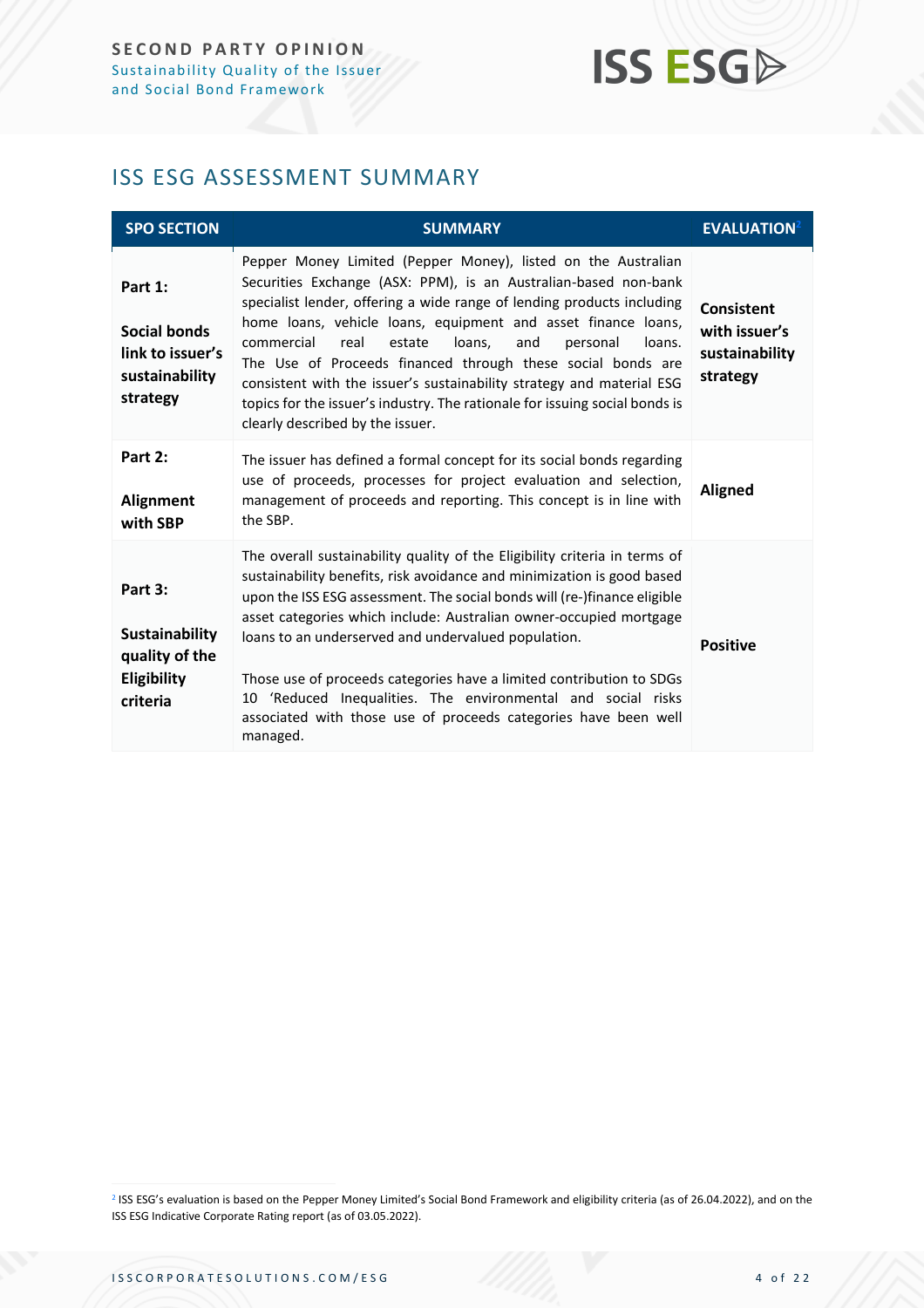## <span id="page-4-0"></span>ISS ESG SPO ASSESSMENT

### <span id="page-4-1"></span>**PART I: SOCIAL BONDS LINK TO PEPPER MONEY'S SUSTAINABILITY STRATEGY**

#### <span id="page-4-2"></span>A. PEPPER MONEY'S BUSINESS EXPOSURE TO ESG RISKS

This section aims to provide an overall level of information on the ESG risks to which the issuer is exposed through its business activities, providing additional context to the issuance assessed in the present report.

#### *ESG risks associated with the Issuer's industry*

Key challenges faced by companies in terms of sustainability management in this industry are displayed in the table below. Please note, that this is not a company specific assessment but areas that are of particular relevance for companies within that industry.

#### **ESG KEY ISSUES IN THE INDUSTRY**

- 1. Sustainability impacts of lending and other financial services/products
- 2. Customer and product responsibility
- 3. Employee relations and work environment
- 4. Statutory ESG-standards linked to the geographical allocation of the lending portfolio

#### *ESG performance of the Issuer*

Leveraging ISS ESG's Corporate Rating methodology, ISS ESG assessed the current sustainability performance of the issuer to be medium. Please note that the consistency between the issuance subject to this report and the issuer's sustainability strategy is further detailed in Part I B of the report.

#### *Sustainability impact of products and services portfolio*

Using a proprietary methodology, ISS ESG assessed the contribution of Pepper Money's current products and services portfolio to the Sustainable Development Goals defined by the United Nations (UN SDGs). This analysis is limited to the evaluation of final product characteristics and does not include practices along the company's production process. ISS ESG determined that, based on the information provided by the company, its overall business model has no net impact (contribution and/or obstruction) to the UN SDGs.

#### *Breaches of international norms and ESG controversies*

#### *At issuer level*

At the date of publication, ISS ESG has not identified any severe controversy in which the issuer would be involved.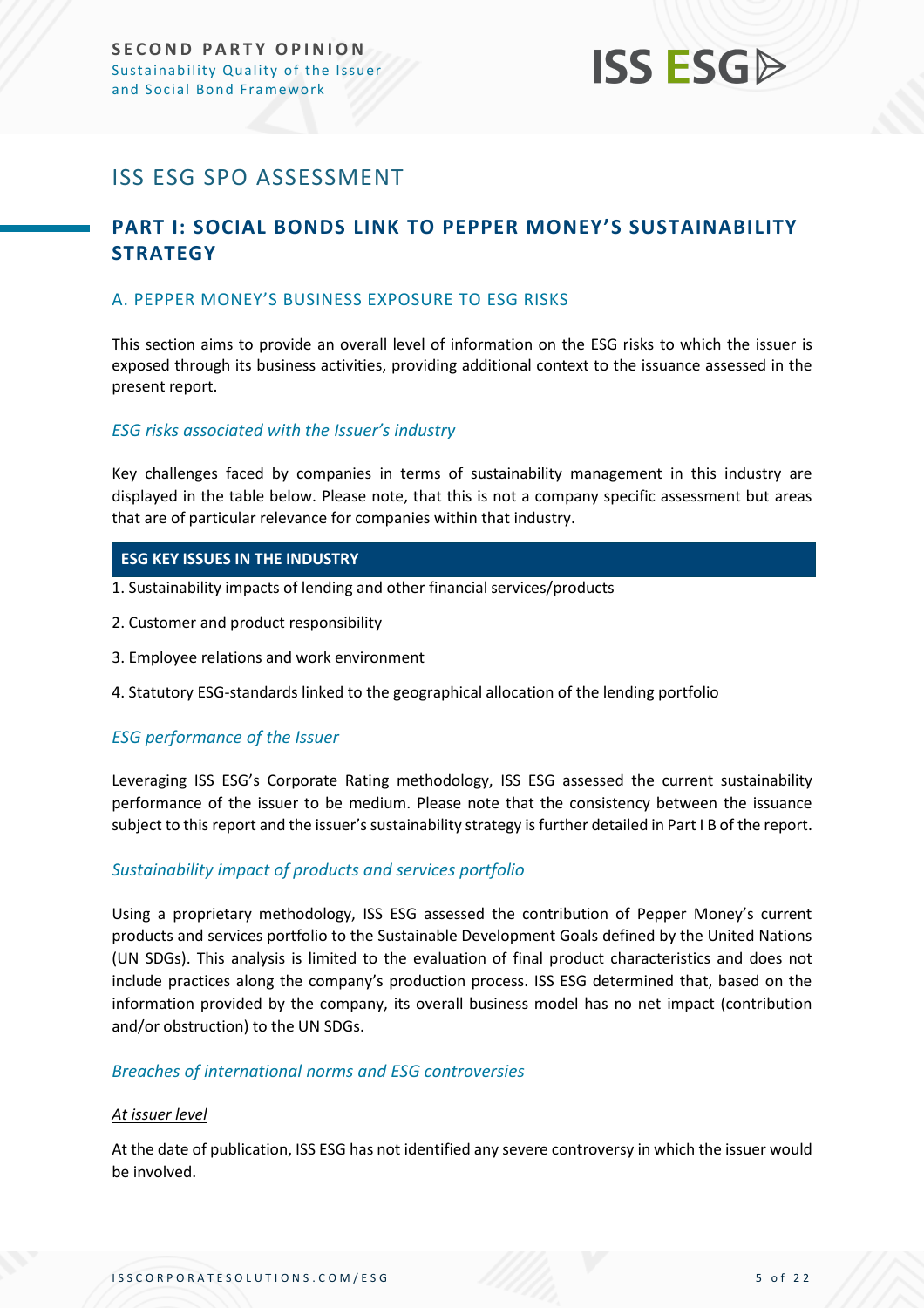

#### *At Industry level*

Based on a review of controversies over a 2-year period, the top three issues that have been reported against companies within the Mortgage & Public Sector Finance industry are as follows: failure to pay fair share of taxes, failure to mitigate climate change impact, and failure to prevent deforestation/illegal logging.

#### <span id="page-5-0"></span>B. CONSISTENCY OF SOCIAL BONDS WITH PEPPER MONEY'S SUSTAINABILITY **STRATEGY**

#### *Key sustainability objectives and priorities defined by the issuer*

Pepper Money is on the path to continue to strengthen its Environmental, Social and Governance (ESG) framework to provide a quantifiable guide for its employees and stakeholders on the standards Pepper Money seeks to uphold.

Pepper Money has engaged with internal and external stakeholders to inform its identification of ESG opportunities and risks that have the most potential to impact its ability to create sustainable value for shareholders and other stakeholders with referencing to Global Reporting Initiative (GRI). Strategic risks were considered alongside regulatory developments, peer reviews and industry trends.

#### Environmental Aspects

#### Green Transportation

■ In 2014, Pepper Money started its Electric Vehicle financing program.

#### Green Bond

■ Pepper Money assists its customers to achieve a lower carbon footprint through the financing of more energy efficient and low carbon homes via accredited Green Bonds.

#### Re-forestation

**■** In 2021, Pepper Money started a new environmental initiative for planting trees equivalent to over 7 hectares of protected forest in its operating market which includes Australia, New Zealand, and the Philippines. This will absorb 24 tonnes of  $CO<sub>2</sub>$  per hectare per year over the first 20 years of growth.

#### Social Aspects

#### Supporting customers

■ Pepper Money is committed to helping customers who are experiencing financial difficulty wherever possible. Customers are encouraged to directly contact Pepper Money to discuss available options and Pepper Money will also proactively contact its customers who may be experiencing financial difficulty. Options including repayment holidays, postponement of payments, loan variations, and redraw of funds are available on a non-detrimental basis to customers experiencing financial stress.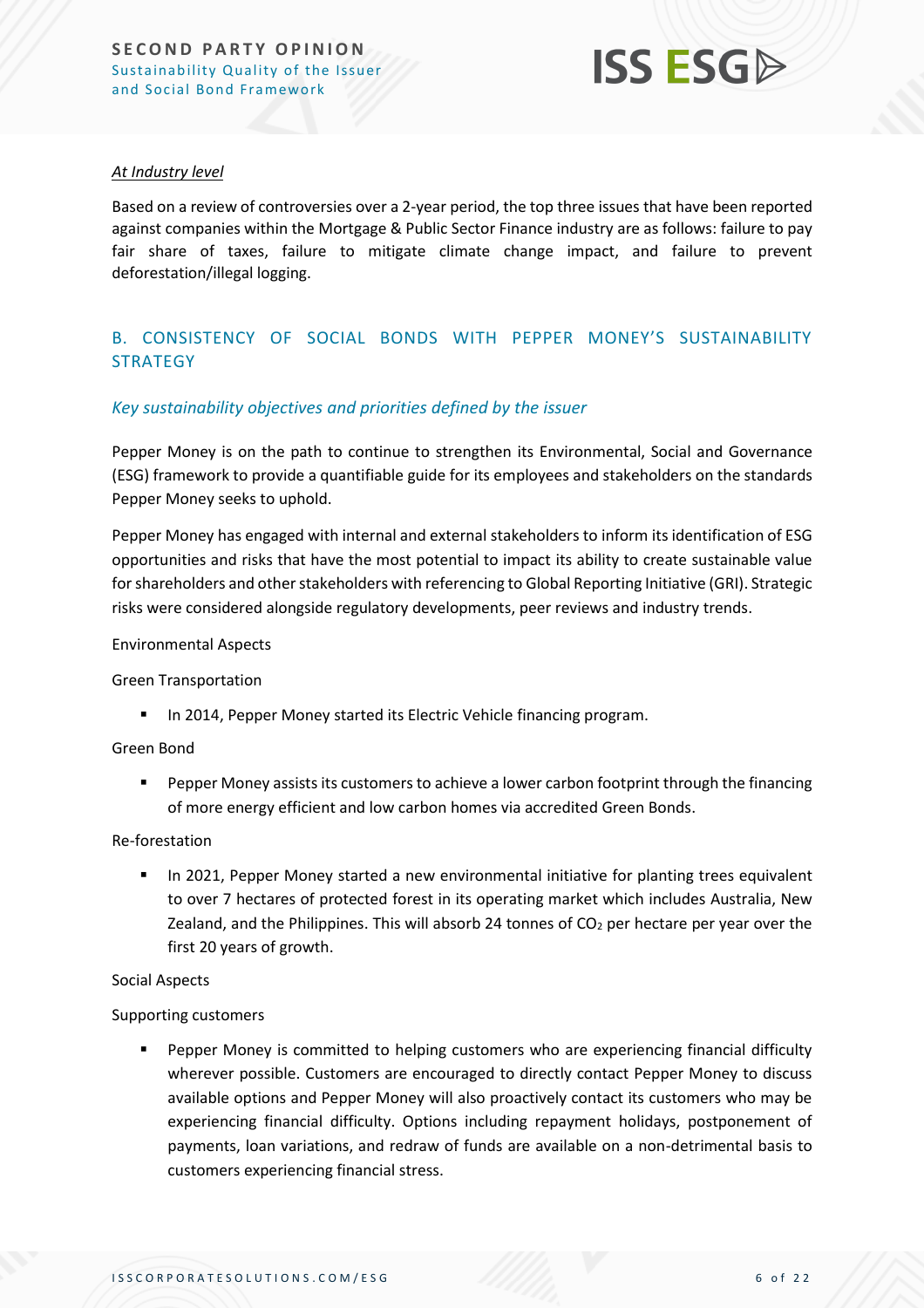

#### Diversity and inclusion

Pepper Money's Board has formally adopted a Diversity Policy, reflecting a commitment for accountability across the business to achieve diversity goals. To support its diverse nature, Pepper Money has launched Diversity and Inclusion strategic pillars called ACE (Allyship, Celebration and Education). These pillars define Pepper Money's diversity focus and will guide the business in future initiatives.

#### Governance Aspects

#### Risk management

- Pepper Money's has a risk management framework (RMF) in place which promotes increased risk awareness and strong risk culture to ensure that operations are consistent with the nature and level of risk that Pepper Money is willing to accept, both now and in line with any expected changes in the legislative and regulatory environment.
- Pepper Money's RMF supports the proactive management of operational risk and is aligned to the International Standard ISO 31000: 2018 'Risk Management Guidelines', which defines risk as 'the effect of uncertainty on objectives.'

#### Data Privacy

**•** Pepper Money's has a Privacy and Credit Reporting Policy to protect customer personal information. Pepper Money will only use personal information collected about a customer for the purposes for which it has been provided, where Pepper Money has customer consent to do so, or as otherwise required or authorised by law.

#### *Rationale for issuance*

Pepper Money has a track record in the sustainable finance market. In 2018, Pepper Money completed its inaugural Green Bond issuance, with separate Eur 110 million (A\$179m) and A\$75m tranches, totalling A\$254 million, of residential mortgage-backed securities (RMBS) backed by energy-efficient homes.

For this Social Bond program, the aim is to raise funds for new and existing projects with positive social outcomes, and support Pepper Money's business strategy and vision to provide clear and sustainable social benefits. The use of proceeds of any Pepper Money Social Bond are expected to contribute to access to essential financial services for underserved and undervalued Australians.

#### *Contribution of Use of Proceeds categories to sustainability objectives and priorities*

ISS ESG mapped the Use of Proceeds categories financed under this social bond with the sustainability objectives defined by the issuer, and with the key ESG industry challenges as defined in the ISS ESG Corporate Rating methodology for the Mortgage & Public Sector Finance industry. Key ESG industry challenges are issues that are highly relevant for a respective industry to tackle when it comes to sustainability, e.g. climate change and energy efficiency in the buildings sector. From this mapping, ISS ESG derived a level of contribution to the strategy of each Use of Proceeds categories.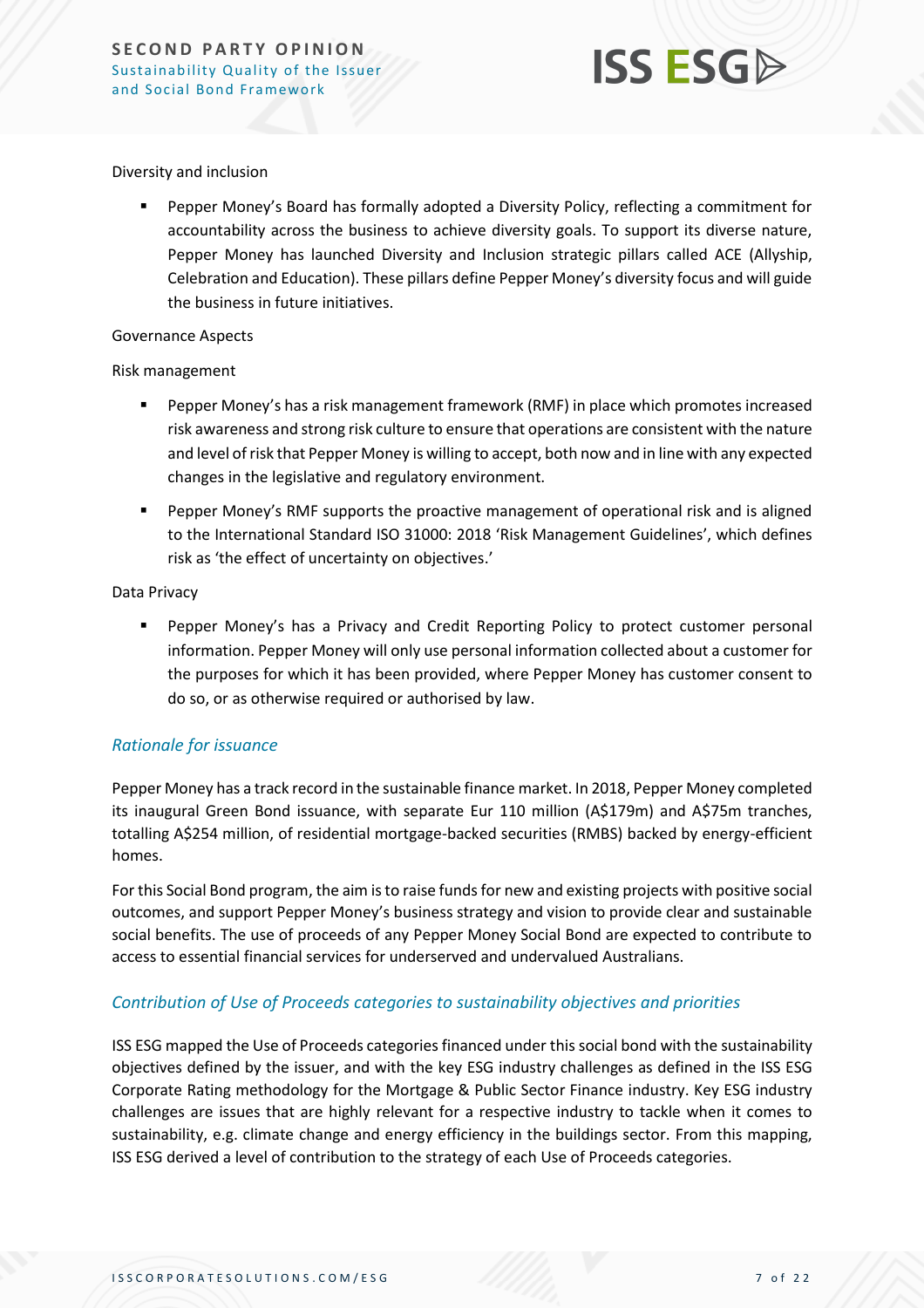#### **SECOND PARTY OPINION** Sustainability Quality of the Issuer and Social Bond Framework



| <b>USE OF</b><br><b>PROCEEDS</b><br><b>CATEGORY</b>                                                                                | <b>SUSTAINABILITY OBJECTIVES</b><br><b>FOR THE ISSUER</b> | <b>KEY ESG</b><br><b>INDUSTRY</b><br><b>CHALLENGES</b> | <b>CONTRIBUTION</b>                     |
|------------------------------------------------------------------------------------------------------------------------------------|-----------------------------------------------------------|--------------------------------------------------------|-----------------------------------------|
| <b>Australian</b><br>owner-<br>occupied<br>mortgage<br>loans <sup>3</sup> to an<br>underserved<br>and<br>undervalued<br>population |                                                           |                                                        | Contribution to a<br>material objective |

<span id="page-7-0"></span>**Opinion:** *ISS ESG finds that the Use of Proceeds financed through this bond are consistent with the issuer's sustainability strategy and material ESG topics for the issuer's industry. The rationale for issuing Social Bonds is clearly described by the issuer.*

<sup>&</sup>lt;sup>3</sup> Only loans advanced in relation to owner-occupied principal residential properties.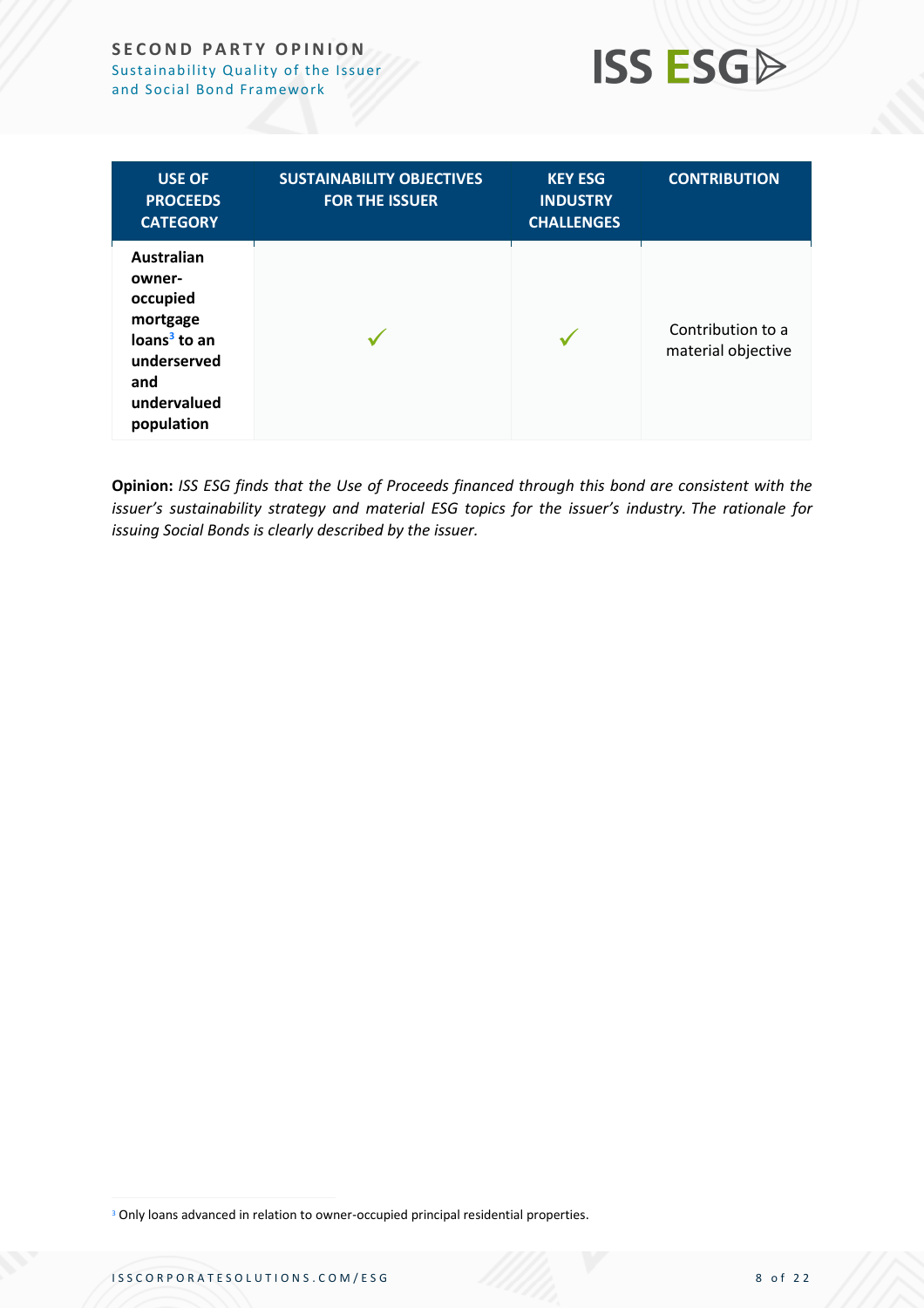### <span id="page-8-0"></span>**PART II: ALIGNMENT WITH SOCIAL BOND PRINCIPLES**

#### **1. Use of Proceeds**

#### **FROM ISSUER'S FRAMEWORK**

#### Objective

The positive social impact of a Pepper Money Eligible Social Project derives from its direct contribution to providing access to financial services and socio-economic advancement and empowerment through equitable access to and control over assets, by using proprietary systems to make flexible loan solutions available to applicants who are not served by traditional banks.

#### Target population

Through Eligible Social Projects, Pepper Money is seeking to achieve positive social outcomes for a target population of Australians that lack access to essential financial services and experience inequitable access to and lack of control over assets. Pepper Money directly aims to address the positive social outcome of home ownership for borrowers who may have complexity in their income streams, gaps in their loan documentation or have adverse credit history. Traditionally, this cohort has been underserved by banks that rely on inflexible algorithmic loan application processing.

Pepper Money can provide financing solutions across all life stages because it employs a tailored approach that considers an individual's broader circumstances. Pepper Money wants to help borrowers find the right lending solution to support them in meeting their financial needs. For example, in 2021, Pepper Money was able to write a mortgage or provide a personal loan to around 30,000 self-employed and small businesses customers $4 -$  cohorts that typically struggle to access finance from traditional banks in Australia.

#### Self-employed borrowers

The way people work in Australia has substantially changed over the last 20 years. More people are working for themselves, doing more than one job, or working different sorts of hours.<sup>5</sup> In fact, real working life in Australia is varied - 17% of Australians are self-employed, with around 1 million being independent contractors, or nearly a third working part time.<sup>6</sup>

Research shows that 26% of Australians that were turned down for a loan were declined because of employment status.<sup>7</sup>

Given self-employed workers don't earn a set salary in the conventional sense, it can be more of a challenge for them to prove their ability to repay a mortgage. For those borrowers who are unable to meet a traditional bank's preference for full documentation loans, Pepper Money offers alternative documentation loans (Alt Doc), individually assessing each loan application thoroughly, carrying out just

<sup>4</sup> [Pepper Money Limited Annual Report 2021.](https://www.pepper.com.au/globalassets/au-pepper/shareholders/cy2021-annual-report.pdf)

<sup>5</sup> <http://www.abs.gov.au/AUSSTATS/abs@.nsf/DetailsPage/6202.0Mar%202017?OpenDocument>

<sup>6</sup> [https://selfemployedaustralia.com.au/independent-contractors-how-many/independent-contractors-how-many-in](https://selfemployedaustralia.com.au/independent-contractors-how-many/independent-contractors-how-many-in-australia)[australia](https://selfemployedaustralia.com.au/independent-contractors-how-many/independent-contractors-how-many-in-australia)

<sup>7</sup> [The Lost Aussies: 3.6 million locked out of the financial system. Research Report. Pureprofile research, 2017](https://www.pepper.com.au/about/press-release/3.6-million-locked-out-of-the-financial-system)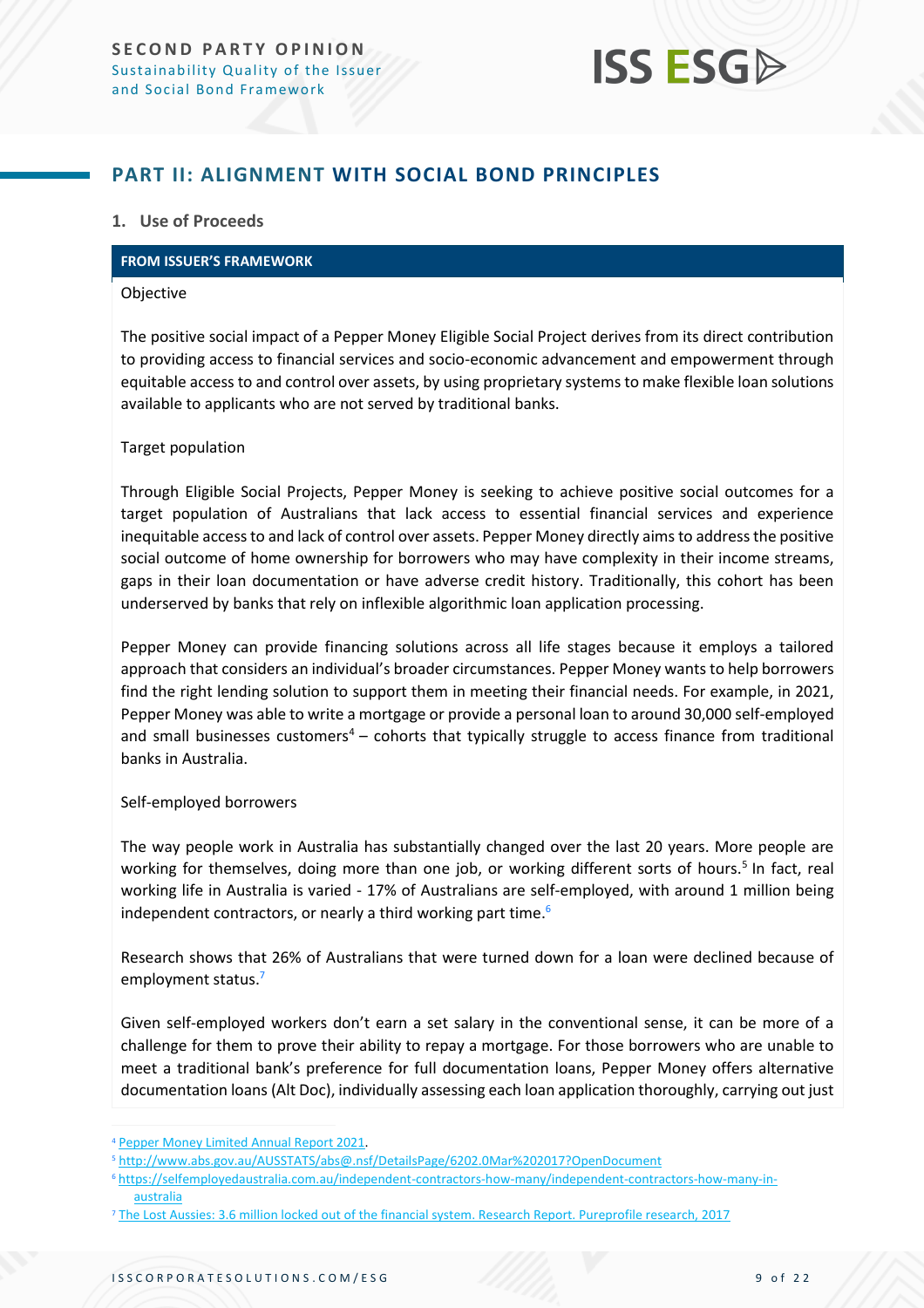

as much due diligence with its Alt Doc loans as it does with its Full Doc loans. It is not about providing less or a low amount of income documentation, but more about providing alternative documentation for evidence of income.

#### Credit impaired borrowers

It is estimated that up to one in five Australians have had marks on their credit history.<sup>8</sup> From a change in circumstances through to financial hardship, it can sometimes be difficult to get finances back on track. Many people with bad credit can be reluctant to apply for a home loan as they may become misinformed and told they won't be able to receive a loan. This can be made trickier when traditional banks make finance harder to come by after a default or blip on a customer's credit history.

Pepper Money has a range of near prime and specialist home loans specifically designed for people who have these sorts of problems.

| Eligible<br><b>SBP</b><br>Category                                                      | Pepper Money Eligible Social Projects                                                                                                                                                                                                                                                         | <b>Social Targets</b>                                                                                                                                                                                                                        |
|-----------------------------------------------------------------------------------------|-----------------------------------------------------------------------------------------------------------------------------------------------------------------------------------------------------------------------------------------------------------------------------------------------|----------------------------------------------------------------------------------------------------------------------------------------------------------------------------------------------------------------------------------------------|
| Access<br>to<br>essential<br>services<br>—<br>financing<br>and<br>financial<br>services | Australian owner-occupied mortgage loans <sup>3</sup><br>underserved and<br>undervalued<br>to<br>an<br>population, typically made up of applicants:<br>with complex income situations such as self-<br>employed (i.e., sole traders operating under<br>an Australian Business Number) who are | By 2030, progressively achieve and<br>sustain income growth of the<br>bottom 40 per cent of the<br>population at a rate higher than the<br>national average.                                                                                 |
|                                                                                         | unable to provide the necessary financial<br>information (for example, tax returns or a<br>minimum of two years' worth of financial<br>statements) for<br>verification<br>income<br>purposes traditionally required by banks in<br>Australia;                                                 | By 2030, empower and promote<br>the social, economic and political<br>inclusion of all, irrespective of age,<br>sex, disability, race, ethnicity,<br>origin, religion or economic or<br>other status                                         |
|                                                                                         | who are credit impaired (any in the near<br>prime or specialist cohort, including prior<br>bankrupts);                                                                                                                                                                                        | Ensure equal opportunity and<br>reduce inequalities of outcome,<br>including<br>by<br>eliminating<br>discriminatory laws, policies and<br>practices<br>and<br>promoting<br>policies<br>appropriate legislation,<br>and action in this regard |
| Socioeconomic<br>advancement                                                            |                                                                                                                                                                                                                                                                                               | By 2030, ensure access for all to<br>adequate, safe and affordable                                                                                                                                                                           |
| and                                                                                     |                                                                                                                                                                                                                                                                                               |                                                                                                                                                                                                                                              |
| empowerment -                                                                           |                                                                                                                                                                                                                                                                                               |                                                                                                                                                                                                                                              |

#### Eligibility criteria

<https://www.australianlendingcentre.com.au/bad-credit-loans/>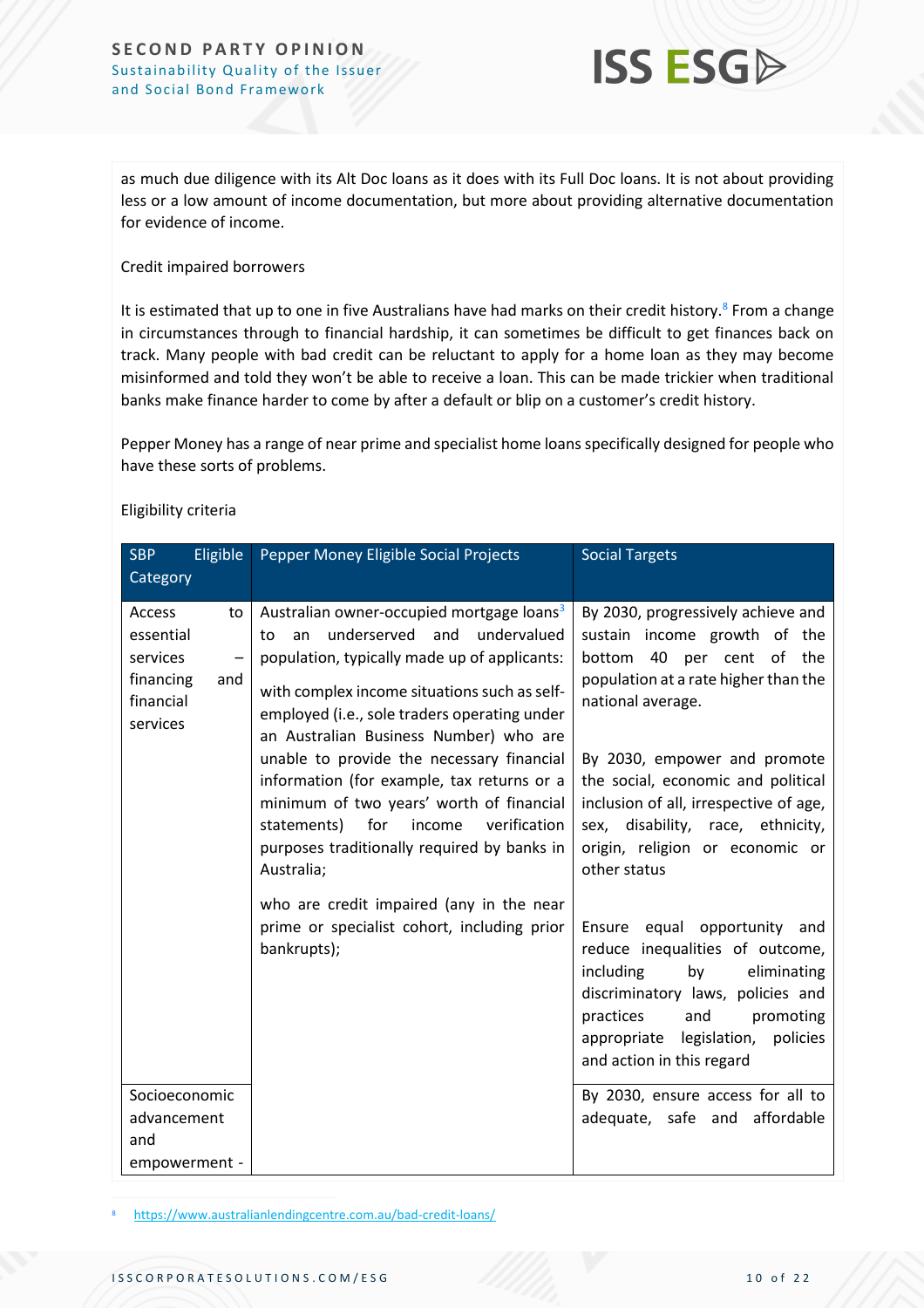#### **SECOND PARTY OPINION** Sustainability Quality of the Issuer and Social Bond Framework



| equitable access | housing and basic services and |  |  |
|------------------|--------------------------------|--|--|
| to and control   | upgrade slums.                 |  |  |
| over assets      |                                |  |  |
|                  |                                |  |  |

The eligibility criteria under the SBP may change/expand over time.

#### Exclusions

Pepper Money will not knowingly be involved in financing any of the following activities through the proceeds of any Social Bond:

- gambling, alcohol, smoking or drug related activities;
- weapons of warfare;
- predatory lending;
- fossil fuel production; or
- inhumane treatment of animals.

Any Social Bond proceeds will not be allocated to financing any projects or organisations that are involved in major ESG controversies as assessed by Pepper Money's chosen Social Bond assurance provider.

Pepper Money's current home lending criteria include a maximum loan principal of A\$2.5m<sup>9</sup>, and it is anticipated that the maximum principal amount of loans sold to support the initial issuance of Social Bonds will be A\$1.25m. Further, Pepper Money will ensure that only loans advanced in relation to owner‐occupied principal residential properties will be earmarked to support an issuance of Social Bonds – none will support the financing of investment properties or "second" homes.

Pepper Money is committed to using the proceeds of any Social Bond offering on Eligible Social Projects within a maximum three-year timeframe.

Pepper Money's policies, systems and processes ensures each loan is individually tracked from application and verifies all information relating to the asset through various independent and arm's length providers as part of the underwriting process. On an on-going basis, Pepper Money monitors these loans through a suite of internal and external reporting.

*Opinion: ISS ESG considers the Use of Proceeds description provided in Pepper Money's Social Bond Framework is aligned with the ICMA's Social Bond Principles. The issuer provides a quantitative and qualitative analysis of the social contribution of the project category and defines exclusion criteria for harmful project categories, in line with best market practice.*

<sup>9</sup> Pepper Near Prime mortgage maximum loan amount A\$2,500,000 up to 65% Loan-to-Value Ratio; Pepper Money Specialist mortgage maximum loan amount A\$2,500,000.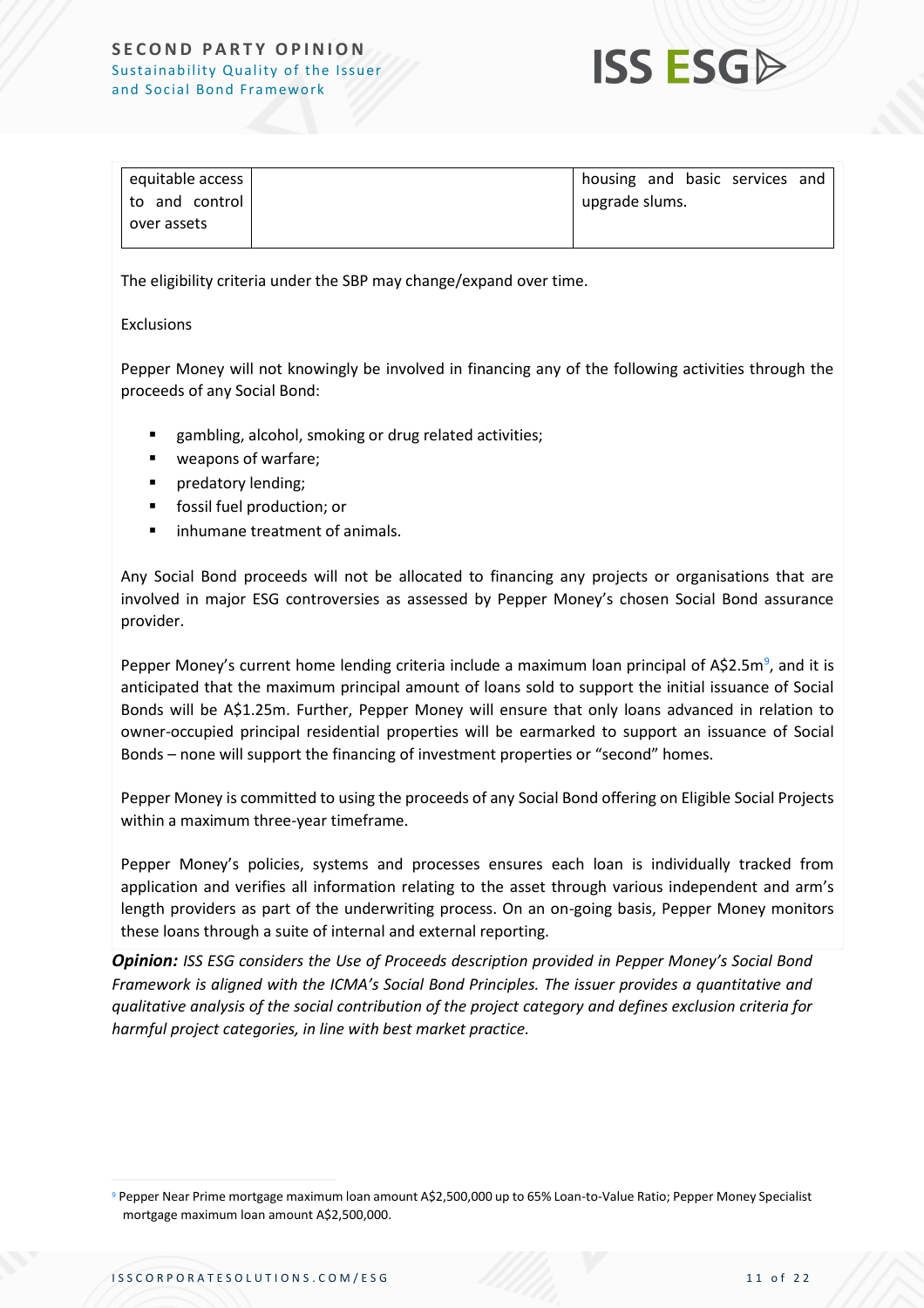#### **2. Process for Project Evaluation and Selection**

#### **FROM ISSUER'S FRAMEWORK**

Pepper Money has established a Green, Social & Sustainability Bonds Investment Forum (GSSBIF), with senior representation from different business areas (Lending, Treasury, Finance, Risk, and Human Resources) of Pepper Money to provide input on green, social, sustainability, and sustainability-linked investment related matters.

The GSSBIF has oversight of the Social Bond Framework and responsibility for the:

- addition of new eligible categories and the selection of eligible assets;
- review of potential Social Projects; and
- final approval of eligible Social Projects.

Additional guidance is provided by a specialist Second-Party Opinion (SPO) service for Social Bonds.

A high-level overview of Pepper Money's process for the evaluation and selection of eligible assets is set out below.

|         | Pepper Money's funding and analytics teams identify a pool of existing        |  |  |
|---------|-------------------------------------------------------------------------------|--|--|
| Step 1. | Pepper Money mortgages for earmarking against Pepper Money's proposed         |  |  |
|         | Social Bond proceeds;                                                         |  |  |
| Step 2. | Assets are reviewed for compliance with the Social Bond Framework;            |  |  |
|         | The GSSBIF discusses and considers eligible assets that may be included in a  |  |  |
| Step 3. | Pepper Money Social Bond portfolio;                                           |  |  |
|         | Tracking and reporting on eligible assets and management of Social Bond       |  |  |
| Step 4. | proceeds are established. These assets are then approved for inclusion in the |  |  |
|         | Social Project by the GSSBIF;                                                 |  |  |
|         | Updated opinion on the Social Bond Framework provided by an independent       |  |  |
| Step 5. | SPO service;                                                                  |  |  |
|         | Pre-issuance review provided by an independent SPO service, including         |  |  |
| Step 6. | assessment of the asset pool;                                                 |  |  |
| Step 7. | Pepper Money issues a Social Bond; and                                        |  |  |
|         | Annual Social Bond Review is completed at calendar year end, including        |  |  |
| Step 8. | independent verification for all outstanding Pepper Money Social Bonds.       |  |  |
|         |                                                                               |  |  |

#### <span id="page-11-0"></span>Management of risk

While the risk associated with Pepper Money's Social Bond program is deemed to be low, Pepper Money is committed to the proactive management of risk, with specific reference to ESG. Pepper Money has developed policies and procedures for identifying, assessing, and managing risk in its financial activities. At Pepper Money, ESG is a subset of operational risk, regulatory and compliance risk, strategic risk and reputational and conduct risk.

Pepper Money attempts to minimise risk by providing a clear Social Bond Framework which is overseen by the GSSBIF. If any risks arise relating to the Eligible Social Project, the GSSBIF will take appropriate action according to Pepper Money policies. The GSSBIF ensures that only eligible assets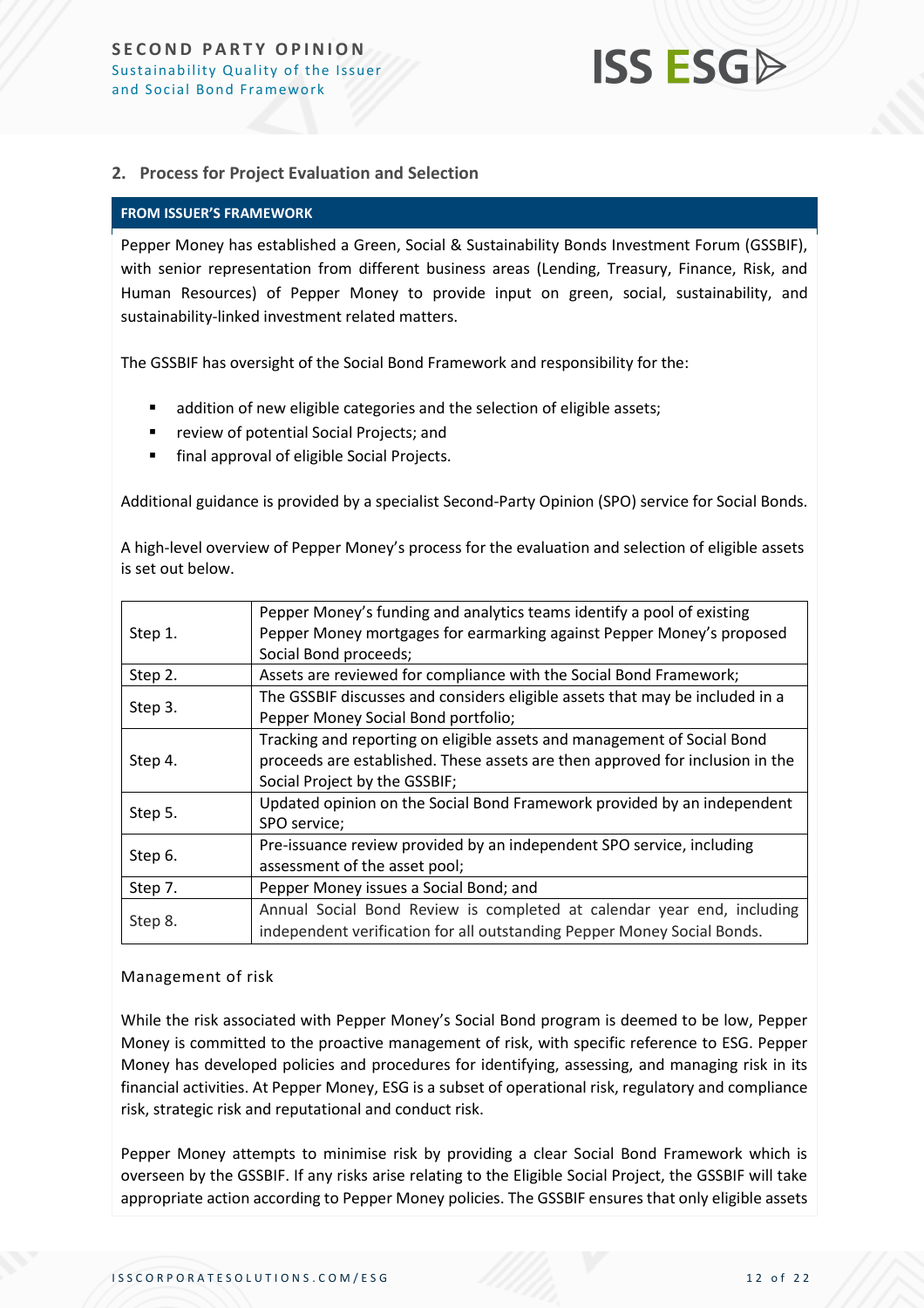

that follow strict eligibility criteria are included in each Social Bond and that project costs are adequately covered.

*Opinion: ISS ESG considers the Process for Project Evaluation and Selection description provided in Pepper Money's Social Bond Framework is aligned with the ICMA's Social Bond Principles. The issuer involves various relevant stakeholders in this process, clearly defines responsibilities in the process for project evaluation and selection which is in line with best market practice.*

#### **3. Management of Proceeds**

#### **FROM ISSUER'S FRAMEWORK**

Through its securitisation program, Pepper Money will group existing Pepper Money originated owner-occupied mortgage loans together that fit the Social Bond Framework eligibility criteria and fund them as social assets immediately after raising new funds via each new Social Bond in the public debt markets.

In the circumstance that proceeds of any Pepper Money Social Bond issuance are not immediately and fully applied directly to finance or refinance eligible mortgage lending, those proceeds will be invested in cash according to Pepper Money's internal investment policies. This is, however, considered to be remote given the nature of Pepper Money's securitisation program.

Pepper Money's funding and analytics teams will track, and report eligible assets earmarked for inclusion in a Pepper Money Social Bond eligible portfolio via internal systems. These systems will be used to verify monthly whether the net proceeds of all Pepper Money Social Bonds have been fully allocated against eligible assets. It is Pepper Money's intention to fully allocate the proceeds of any Social Bond immediately following each bond's settlement. In the unlikely event that this does not occur, Pepper Money is committed to allocating any outstanding proceeds to an eligible Social Project within three years of each bond's issue.

Pepper Money's internal systems are updated monthly and track information on all Social Bond eligible assets earmarked against each Pepper Money Social Bond.

*Opinion: ISS ESG finds that Management of Proceeds Pepper Money's Social Bond Framework is aligned with the ICMA's Social Bond Principles. The issuer discloses the nature of temporary investments, in line with best market practice.*

#### **4. Reporting**

#### **FROM ISSUER'S FRAMEWORK**

It is Pepper Money's intention to fully allocate the proceeds of any Social Bond immediately following each bond's settlement. In this context, Pepper Money is committed to creating, and keeping, up to date information on the use of proceeds to be renewed annually and in line with market standards until each Social Bond matures, and on a timely basis in the case of material developments. In the unlikely circumstance that bond proceeds remain unallocated, Pepper Money will make, and keep, readily available up to date information on the use of proceeds to be renewed annually until full allocation.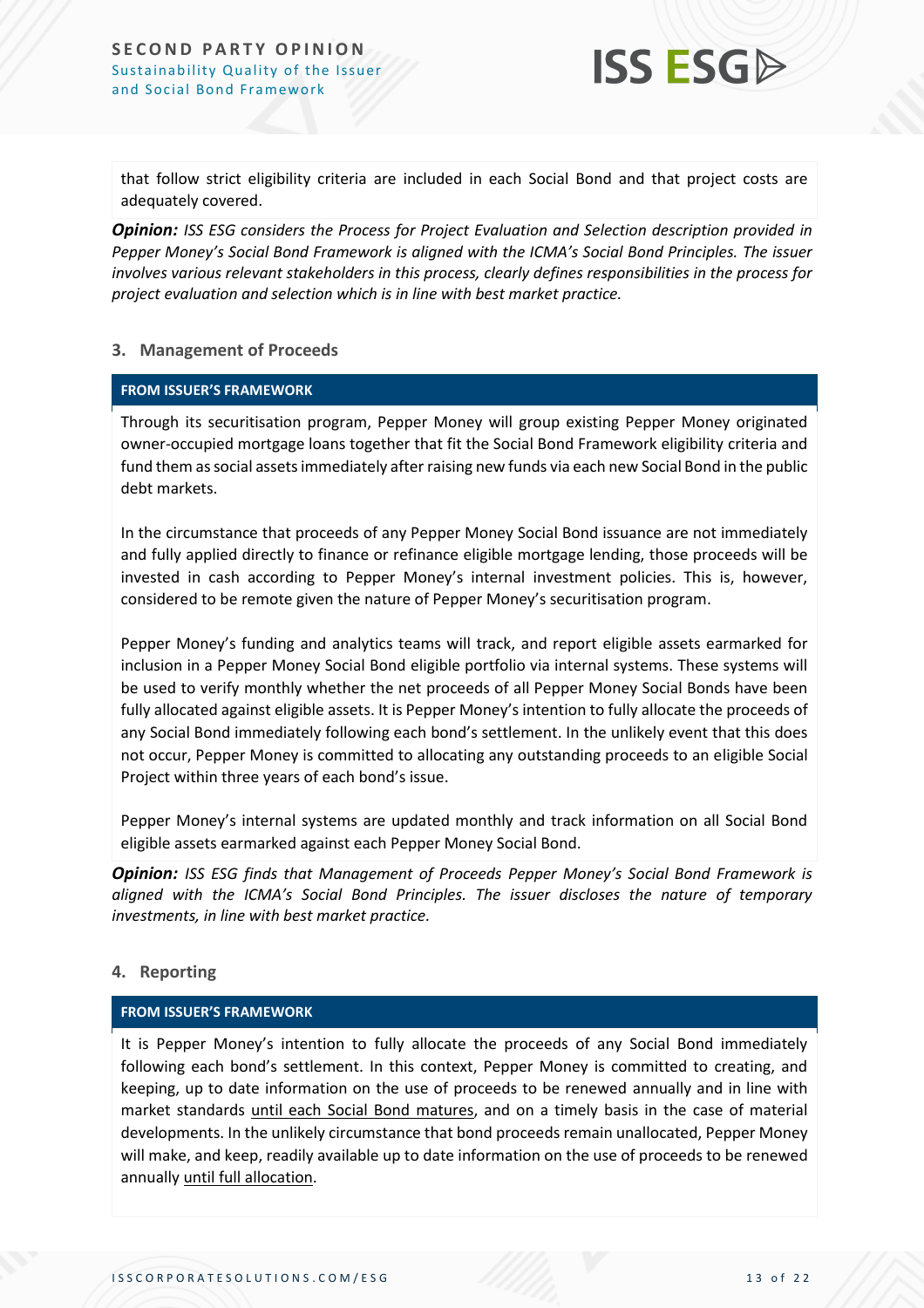

#### <span id="page-13-0"></span>External reporting

Reporting, to be published on the Pepper Money website at [www.pepper.com.au/investors/debt](http://www.pepper.com.au/investors/debt-investors)[investors,](http://www.pepper.com.au/investors/debt-investors) will include:

- SPO to be prepared by a third-party SPO service and made available from May 2022
- Annual review  $-$  to be prepared by a third-party provider and made available from 2023

#### SPO

For all Pepper Money Social Bonds issued, Pepper Money will procure an independent SPO service to provide investors with assurance that any issuance under this Framework complies with this Framework and the SBP. These reports will be made available on the Pepper Money website at [www.pepper.com.au/investors/debt-investors](http://www.pepper.com.au/investors/debt-investors)

#### Annual review

In the future, Pepper Money will publish on an annual basis, an independent review for all outstanding Pepper Money Social Bonds. These reports will be made available on the Pepper Money website at [www.pepper.com.au/investors/debt-investors.](http://www.pepper.com.au/investors/debt-investors)

The GSSBIF will review and approve each annual Pepper Money Social Bond report prior to it being posted to the Pepper Money website.

This reporting will typically include:

- Net proceeds raised from each Pepper Money Social Bond;
- Aggregate of funds drawn against each Pepper Money Social Bond eligible portfolio;
- Any unallocated Pepper Money Social Bond proceeds and details of any temporary investments; and
- Confirmation that the use of proceeds complies with the Social Bond Framework.

#### <span id="page-13-1"></span>Internal reporting

Allocation reporting and stratification analysis

Pepper Money will monitor the use of proceeds to ensure they remain allocated to the eligible assets and will maintain and update internal reporting which will include the following details on an aggregate basis:

- the proceeds of each Social Bond issuance; and,
- the drawn funding against eligible assets included within the earmarked Social Bond portfolios.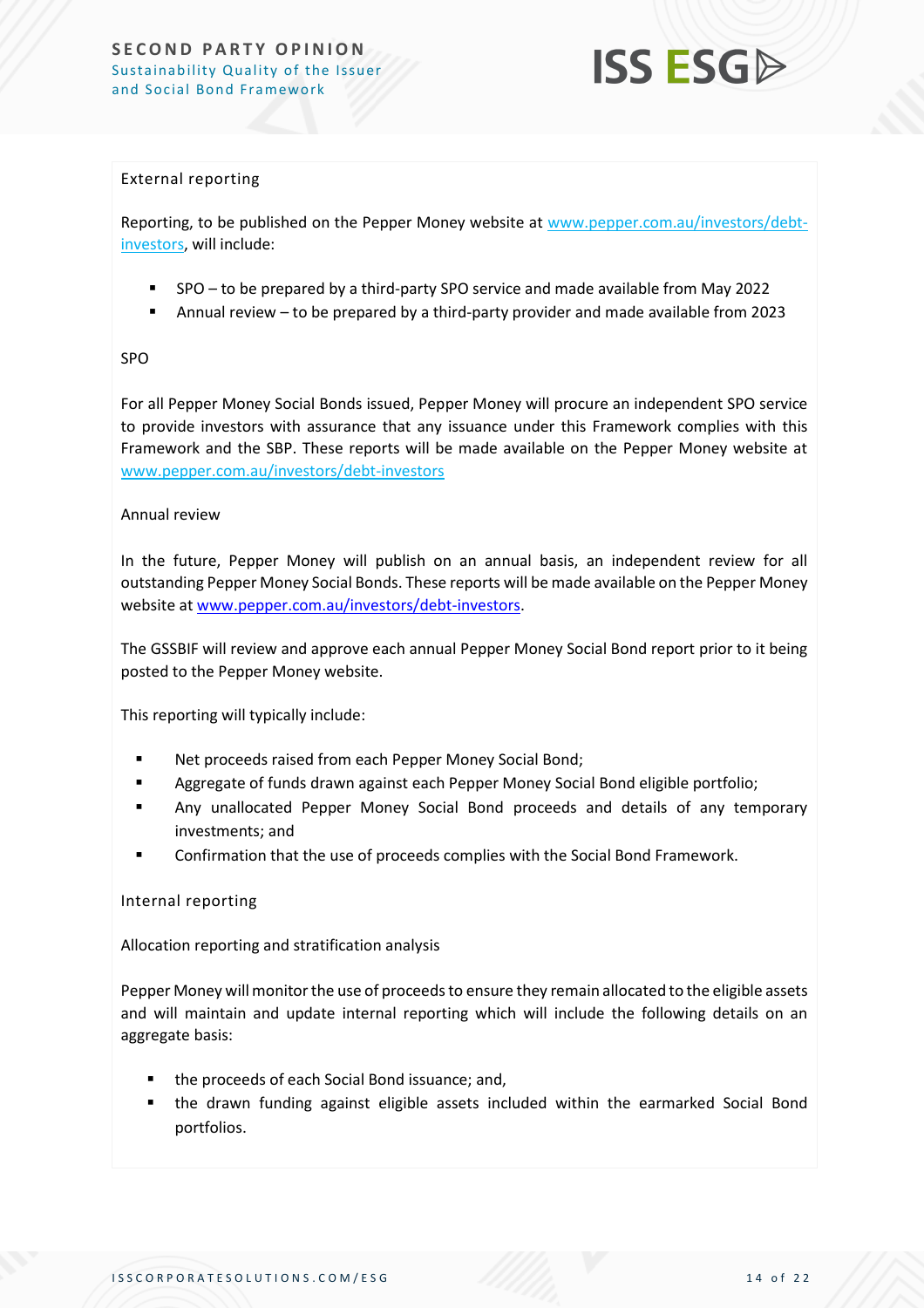#### **SECOND PARTY OPINION** Sustainability Quality of the Issuer and Social Bond Framework



From 2023, Pepper Money intends to publish on its website, [www.pepper.com.au/investors/debt](http://www.pepper.com.au/investors/debt-investors)[investors,](http://www.pepper.com.au/investors/debt-investors) an annual report on the allocation and impact of Social Bond proceeds and portfolio stratification.

#### Impact reporting

Pepper Money is aligned to the guidelines for impact reporting as set out by the SBP, as amended from time to time.

The disclosure of information in the Annual Review related to the use of proceeds, impact reporting, borrowers and assets financed will be made subject to Pepper Money's confidentiality obligations and the availability of information in the preparation of the annual Pepper Money Social Bond review.

Where possible, quantitative and/or qualitative reporting of the social impacts resulting from loans financed by Pepper Money's Social Bond proceeds will include the following impact indicators:

- number of loans included in portfolio;
- number of beneficiaries;
- aggregate principal balance of loans included in portfolio;
- average principal balance of loans included in portfolio;
- smallest/largest loan balance in portfolio;
- average property value securing loans included in portfolio;
- weighted average interest rate in portfolio;
- proportion of self-employed borrowers;
- breakdown of loans in portfolio by location of property, loan to value ratio and principal outstanding at the reporting date; and
- confirmation that all loans are secured by owner-occupied residential properties (and none of the loans are for investment purposes)

Subject to the availability of information, Pepper Money will utilise the impact reporting guidelines detailed in ICMA's *"[Working Towards a Harmonized Framework for Impact Reporting for Social](https://www.icmagroup.org/assets/documents/Regulatory/Green-Bonds/June-2020/Harmonized-Framework-for-Impact-Reporting-for-Social-BondsJune-2020-090620.pdf)  [Bonds](https://www.icmagroup.org/assets/documents/Regulatory/Green-Bonds/June-2020/Harmonized-Framework-for-Impact-Reporting-for-Social-BondsJune-2020-090620.pdf)".*

*Opinion: ISS ESG finds that the reporting proposed in Pepper Money's Social Bond Framework is aligned with the ICMA's Social Bond Principles. The level, information reported, frequency, scope and duration of the issuer's allocation reporting is clearly defined. In addition, the issuer is transparent on the level, information reported, frequency and scope of its impact reporting, in line with best market practice.*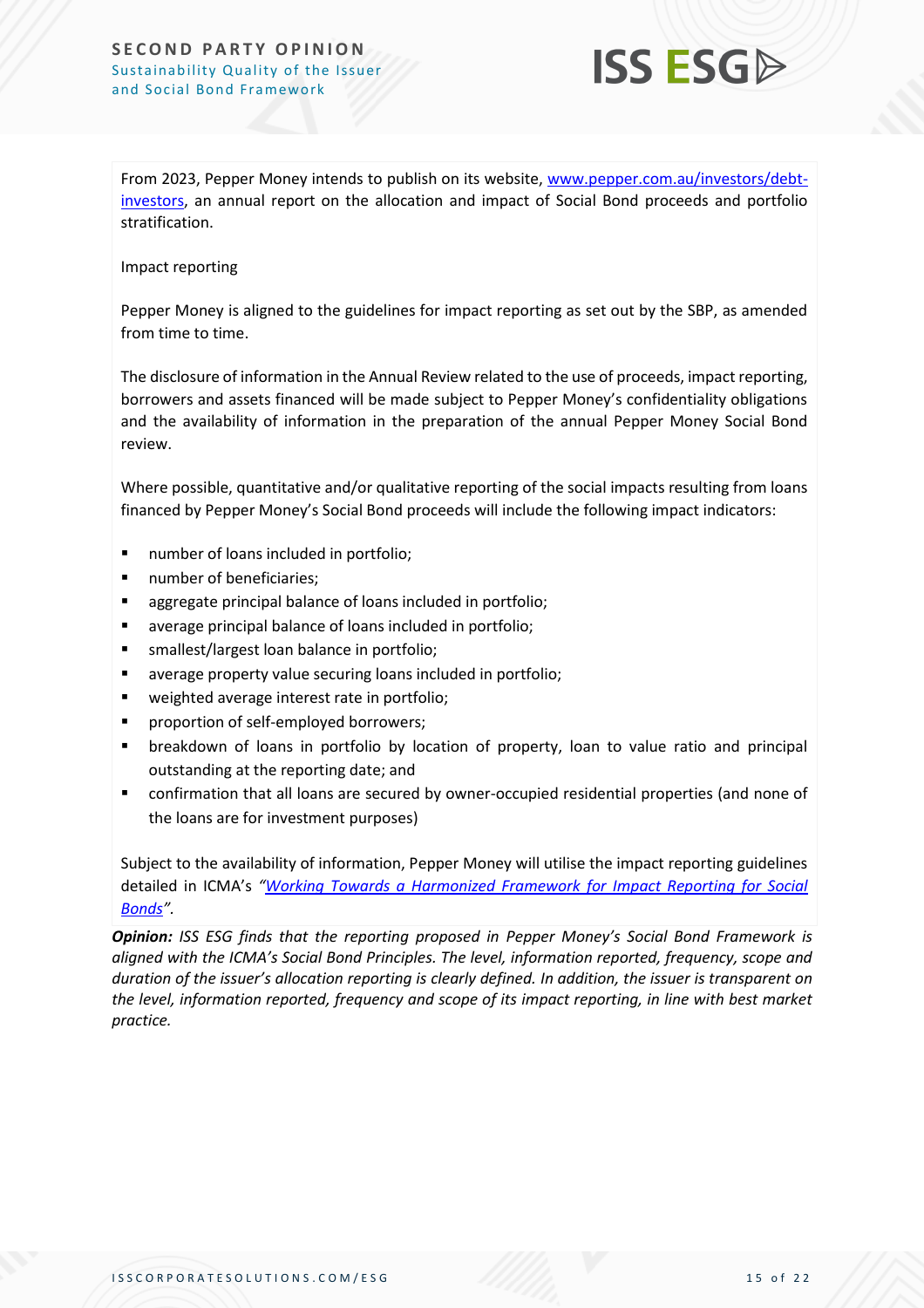### <span id="page-15-0"></span>**PART III: SUSTAINABILITY QUALITY OF THE ISSUANCE**

#### <span id="page-15-1"></span>A. CONTRIBUTION OF THE SOCIAL BONDS TO THE UN SDGs

Based on the assessment of the sustainability quality of the social bonds Eligibility criteria and using a proprietary methodology, ISS ESG assessed the contribution of the Pepper Money's social bonds to the Sustainable Development Goals defined by the United Nations (UN SDGs).

This assessment is displayed on 5-point scale (see Annex 1 for methodology):

| <b>Significant</b> | <b>Limited</b>     | <b>No</b>         | Limited             | <b>Significant</b> |
|--------------------|--------------------|-------------------|---------------------|--------------------|
| <b>Obstruction</b> | <b>Obstruction</b> | <b>Net Impact</b> | <b>Contribution</b> | Contribution'      |

Each of the social bond's Use of Proceeds categories has been assessed for its contribution to, or obstruction of, the SDGs:

| <b>USE OF PROCEEDS</b>                                                                      | <b>CONTRIBUTION</b><br><b>OR</b><br><b>OBSTRUCTION</b> | <b>SUSTAINABLE DEVELOPMENT GOALS</b>     |
|---------------------------------------------------------------------------------------------|--------------------------------------------------------|------------------------------------------|
| Australian owner-occupied<br>mortgage loans to an underserved<br>and undervalued population | <b>Limited</b><br>Contribution <sup>10</sup>           | <b>REDUCED<br/>INFOUALITIES</b><br>1 = D |

10 This assessment differs from the ISS ESG SDG Solutions Assessment (SDGA) proprietary methodology designed to assess the impact of an issuer's product and service portfolio on the SDGs.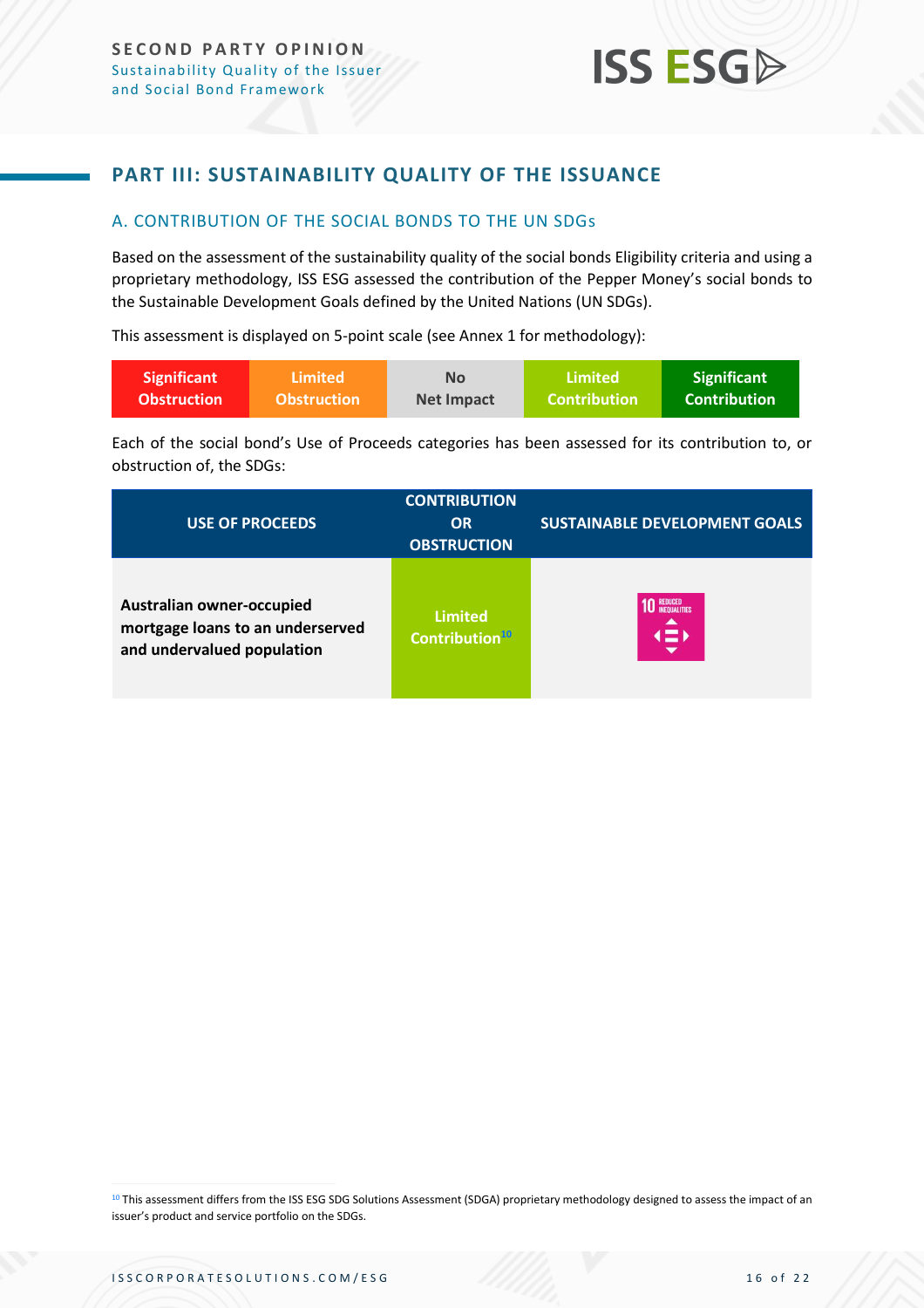

#### <span id="page-16-0"></span>B. MANAGEMENT OF ENVIRONMENTAL & SOCIAL RISKS ASSOCIATED WITH THE ELIGIBILITY CRITERIA

**Australian owner‐occupied mortgage loans above to an underserved and undervalued population**

The table below presents the findings of an ISS ESG assessment of the Eligibility criteria against ISS ESG KPIs.

#### **A S S E S S M E N T A G A I N S T I S S E S G K P I**

#### **Inclusion**

✓

✓

✓

✓

The issuer has policies in place to promote inclusion and non-discriminatory access. The owner‐occupied mortgage loans the issuer gives target an underserved and undervalued borrower population. Borrowers specifically targeted include self-employed workers, parttime workers, borrowers with alternative documentation, borrowers facing bankruptcy and borrowers facing credit impairment.

#### **Information security**

The issuer has policies in place to ensure that information is managed in a secure manner, including information that is outsourced for data processing purposes. The issuer's multiple layered security solutions and controls system are designed to protect sensitive business and customer information, and are ISO 27001 certified. For outsourced data hosting arrangements, the issuer has established procedures and gating mechanisms to conduct thorough security assessments using proforma questionnaires and risk assessment frameworks prior to new vendors solutions being on-boarded. The issuer also continuously monitors vendor commitments to security, controls, and attestation evidence for the life of all third-party hosting and data protection agreements.

#### **Responsible treatment of customers with debt repayment problems**

The issuer has policies in place to prevent client debt repayment problems. More specifically, it uses income acceptance and serviceability rules to assess clients' repayment ability before granting the loans. The issuer also takes initiative to pro-actively prevent client repayment difficulties through thorough up-front assessments. In circumstances of borrowers experiencing genuinely repayment difficulty, the issuer provides hardship assistance to borrowers through a dedicated team.

The issuer has processes (Mortgage Enforcement Process) in place when the debt falls in the arrearsif all other efforts to recover a debt have failed, and to ensure that clients do not face unfavorable conditions as a result of the sale of bad debt to third parties as an ultimate resort. Whilst most of the bad debt it sells are those where borrowers are already uncontactable or uncooperative, it has a policy to exclude the sale of debt for those borrowers are in vulnerable circumstances, such as borrowers in an unresolved complaint, dispute, or hardship application. The issuer only sells debt to third parties as a last resort solution, when debt cannot be collected through normal practices, hence those borrowers who are regularly paying back their loans as per original loan agreement will not be disadvantaged by sales of debt. Currently, the issuer does not sell mortgage debt and all foreclosure activity related to mortgage is managed solely by the issuer.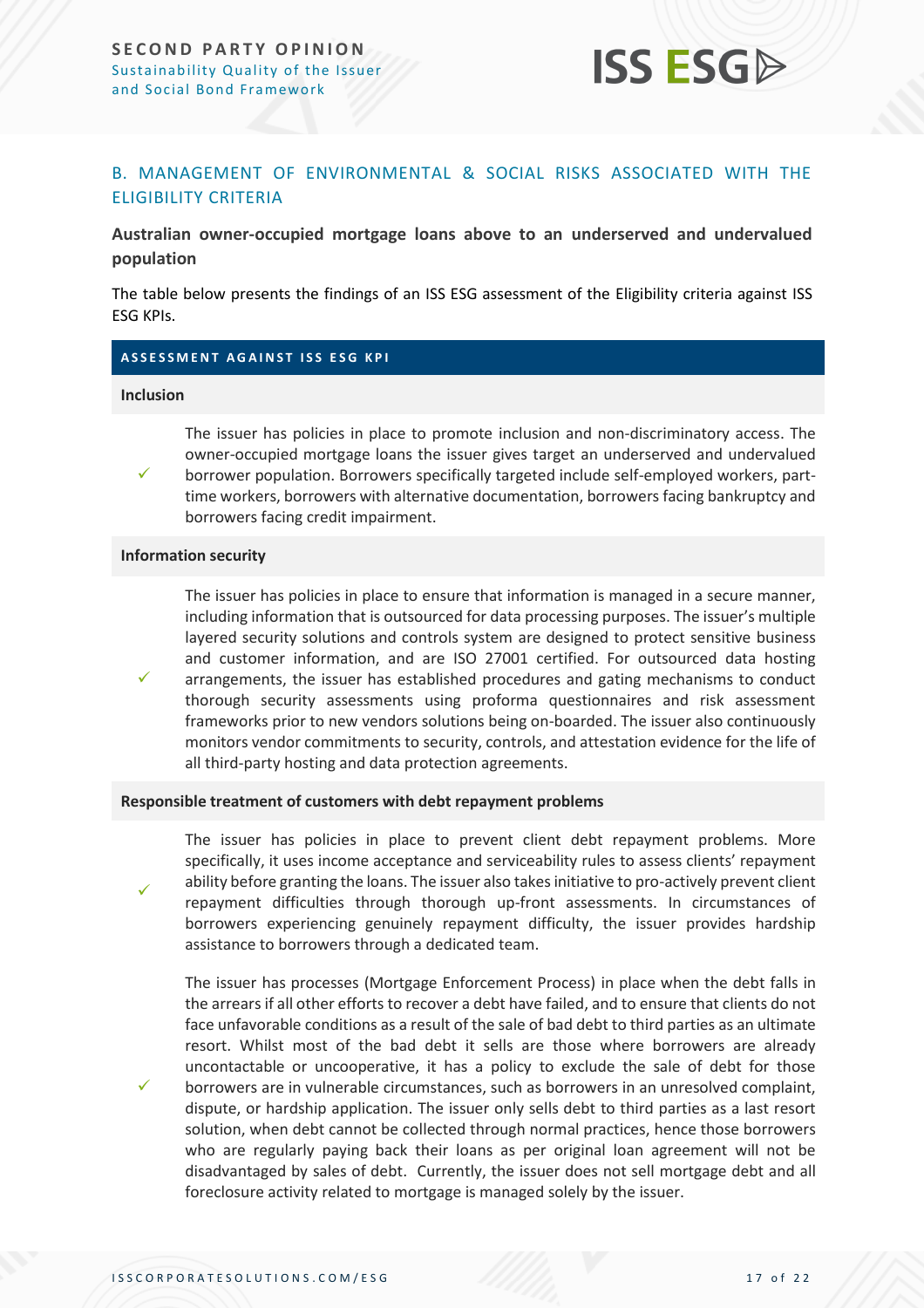**SECOND PARTY OPINION** Sustainability Quality of the Issuer and Social Bond Framework



The issuer has policies in place to ensure that sustainable solutions are offered to customers with debt repayment problems. More specifically, the issuer has a "Hardship Team", which offers solutions to customers with debt repayment problems, including Hardship Arrangement, Arrears Capitalisation, Hardship Variation or Increased Repayment Plans.

#### **Responsible marketing**

✓

✓

✓

The issuer has policies in place to ensure marketing practices is conducted in a responsible manner. The issuer ensures that information shared with customers is easy to understand, and that customers do not receive anything that is confusing, misleading or incorrect. The issuer also ensures that customers receive all relevant supporting information about interest rates, terms, conditions and disclaimers, and that it protects customers' interests via consent, privacy and opt outs. The issuer also has policies in place to ensure that it will only market loans to customers who are suited to the relevant products, so that it acts in the customers' best interest.

#### **Responsible sales practices**

The issuer predominantly sell loans through external brokers, but also sell some loans via its own staff. The issuer provides comprehensive training programs to ensure its staff are familiar and up to date with its latest methodologies. The issuer makes sure that its in-house sales employees' performance is determined by considering a variety of factors including risk & compliance, conversion, applications, settlements, behaviours, alignment to corporate values and quality of activity in market, instead of directly linked to sales volumes. In addition, the issuer has a credit system that automatically grades a customer for their best fit product, so that sales representatives are unable to significantly influence customers' choice of products. The issuer's external network of brokers adhere to the 'ASIC RG 273 Mortgage brokers: Best interests duty' legislation of the Australian Securities and Investments Commission, which requires best practices such as banning campaign and volume-based commissions and payments.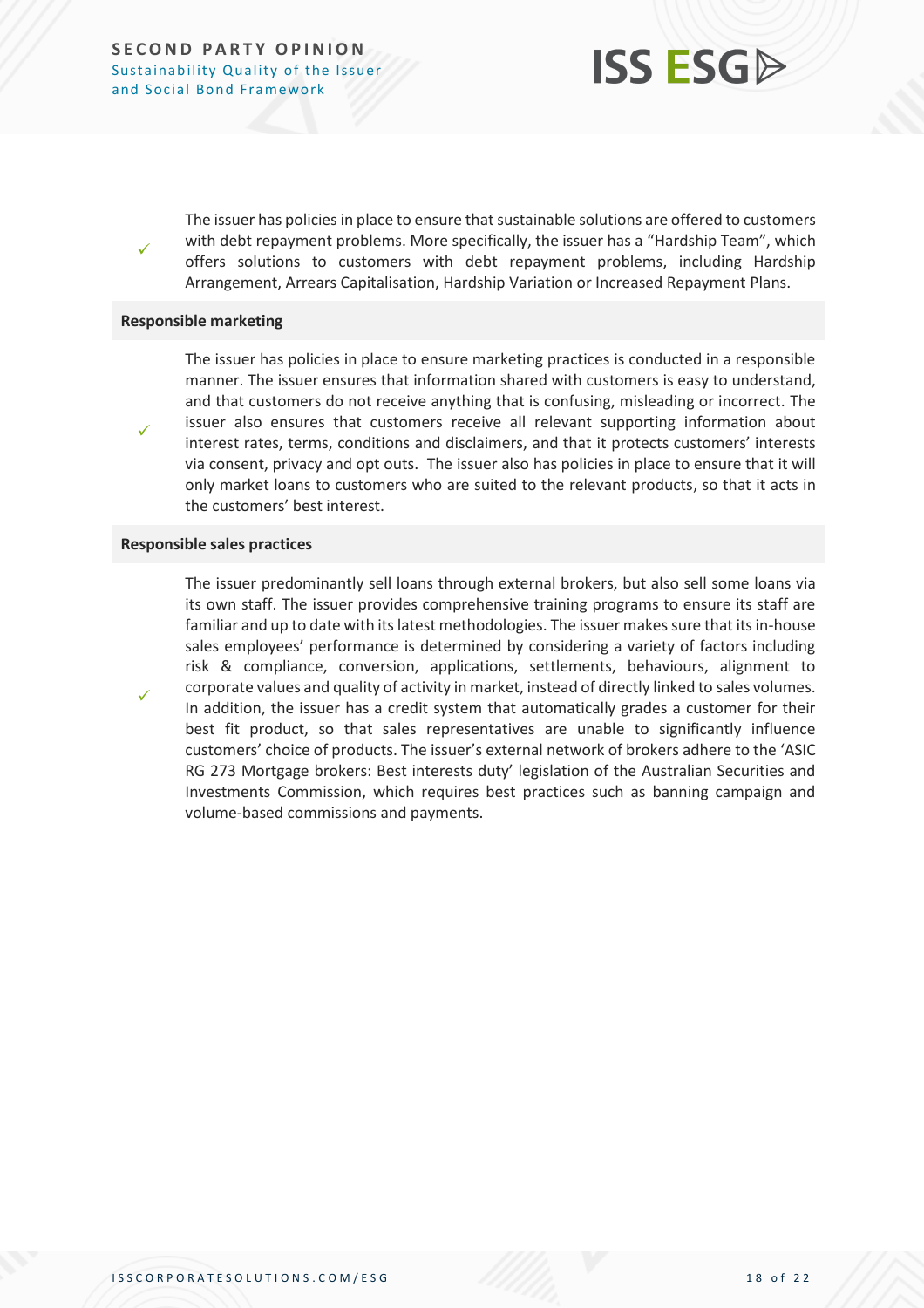

#### DISCLAIMER

- 1. Validity of the SPO: As long as the Framework remains unchanged.
- 2. ISS ESG uses a scientifically based rating concept to analyse and evaluate the environmental and social performance of companies and countries. In doing so, we adhere to standardized procedures to ensure consistent quality of responsibility research worldwide. In addition, we provide Second Party Opinion (SPO) on bonds based on data provided by the issuer.
- 3. We would, however, point out that we do not warrant that the information presented in this SPO is complete, accurate or up to date. Any liability on the part of ISS ESG in connection with the use of these SPO, the information provided in them, and the use thereof shall be excluded.
- 4. All statements of opinion and value judgments given by us do not in any way constitute purchase or investment recommendations. In particular, the SPO is no assessment of the economic profitability and creditworthiness of a bond but refers exclusively to the social and environmental criteria mentioned above.
- 5. We would point out that this SPO, certain images, text, and graphics contained therein, and the layout and company logo of ISS ESG and ISS-ESG are the property of ISS and are protected under copyright and trademark law. Any use of such ISS property shall require the express prior written consent of ISS. Use shall be deemed to refer in particular to the copying or duplication of the SPO wholly or in part, the distribution of the SPO, either free of charge or against payment, or the exploitation of this SPO in any other conceivable manner.

The issuer that is the subject of this report may have purchased self-assessment tools and publications from ISS Corporate Solutions, Inc. ("ICS"), a wholly-owned subsidiary of ISS, or ICS may have provided advisory or analytical services to the issuer. No employee of ICS played a role in the preparation of this report. If you are an ISS institutional client, you may inquire about any issuer's use of products and services from ICS by emailin[g disclosure@issgovernance.com.](mailto:disclosure@issgovernance.com)

This report has not been submitted to, nor received approval from, the United States Securities and Exchange Commission or any other regulatory body. While ISS exercised due care in compiling this report, it makes no warranty, express or implied, regarding the accuracy, completeness or usefulness of this information and assumes no liability with respect to the consequences of relying on this information for investment or other purposes. In particular, the research and scores provided are not intended to constitute an offer, solicitation or advice to buy or sell securities nor are they intended to solicit votes or proxies.

Deutsche Börse AG ("DB") owns an approximate 80% stake in ISS HoldCo Inc., the holding company which wholly owns ISS. The remainder of ISS HoldCo Inc. is held by a combination of Genstar Capital ("Genstar") and ISS management. ISS has formally adopted policies on non-interference and potential conflicts of interest related to DB, Genstar, and the board of directors of ISS HoldCo Inc. These policies are intended to establish appropriate standards and procedures to protect the integrity and independence of the research, recommendations, ratings and other analytical offerings produced by ISS and to safeguard the reputations of ISS and its owners. Further information regarding these policies are available a[t https://www.issgovernance.com/compliance/due-diligence-materials.](https://www.issgovernance.com/compliance/due-diligence-materials)

© 2022 | Institutional Shareholder Services and/or its affiliates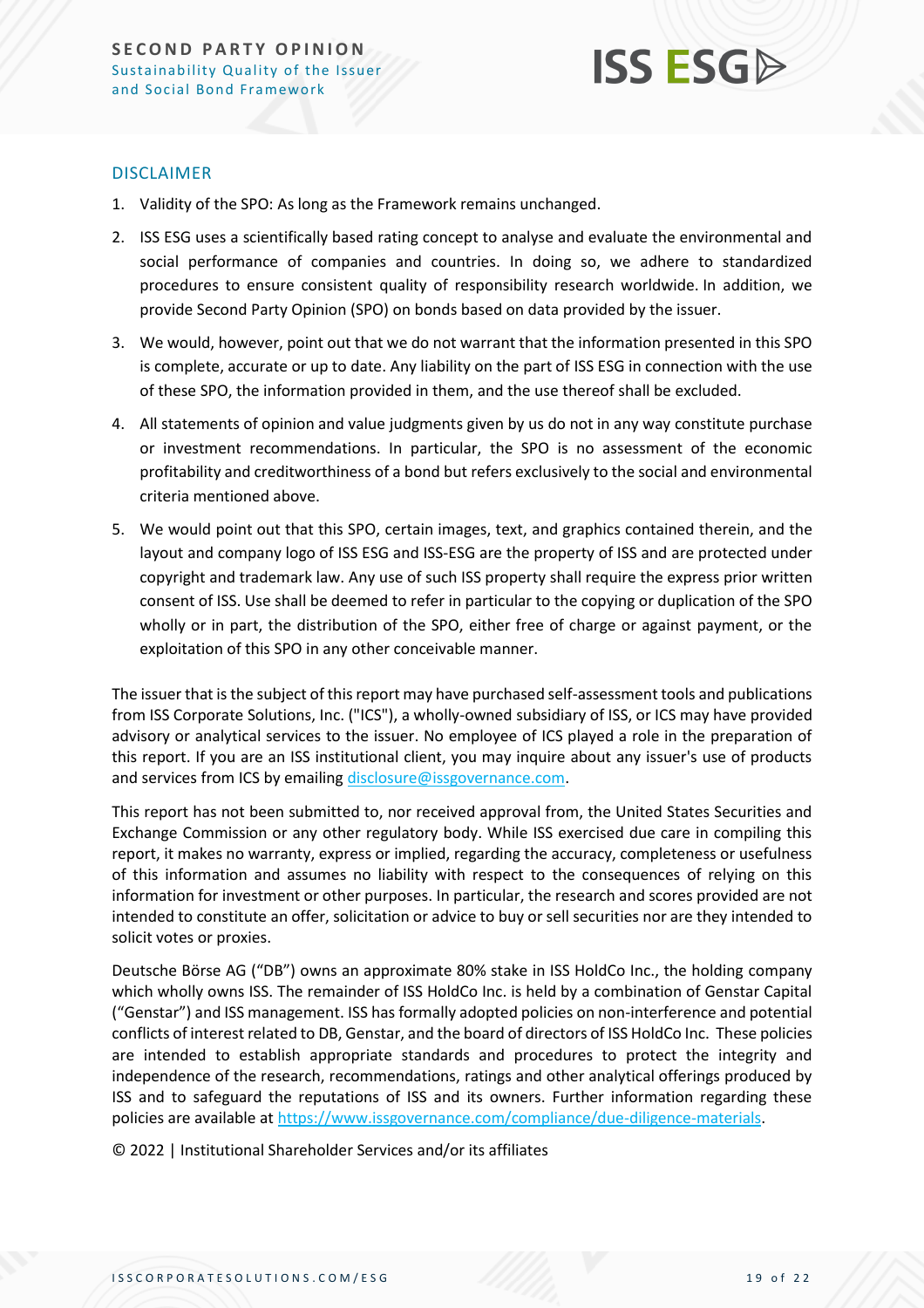## <span id="page-19-0"></span>ANNEX 1: Methodology

#### ISS ESG Social KPIs

The ISS ESG Social Bond KPIs serve as a structure for evaluating the sustainability quality – i.e. the social and environmental added value – of the use of proceeds of Pepper Money's social bonds.

It comprises firstly the definition of the use of proceeds category offering added social and/or environmental value, and secondly the specific sustainability criteria by means of which this added value and therefore the sustainability performance of the assets can be clearly identified and described.

The sustainability criteria are complemented by specific indicators, which enable quantitative measurement of the sustainability performance of the assets and which can also be used for reporting. If a majority of assets fulfill the requirement of an indicator, this indicator is then assessed positively. Those indicators may be tailor-made to capture the context-specific environmental and social risks.

#### Environmental and social risks assessment methodology

ISS ESG evaluates whether the assets included in the asset pool match the eligible project category and criteria listed in the Social Bond KPIs.

All percentages refer to the amount of assets within one category (e.g. wind power). Additionally, the assessment "no or limited information is available" either indicates that no information was made available to ISS ESG or that the information provided did not fulfil the requirements of the ISS ESG Social Bond KPIs.

The evaluation was carried out using information and documents provided to ISS ESG on a confidential basis by Pepper Money (e.g. Due Diligence Reports). Further, national legislation and standards, depending on the asset location, were drawn on to complement the information provided by the issuer.

#### Assessment of the contribution and association to the SDG

The 17 Sustainable Development Goals (SDGs) were endorsed in September 2015 by the United Nations and provide a benchmark for key opportunities and challenges toward a more sustainable future. Using a proprietary method, ISS ESG identifies the extent to which Pepper Money's social bonds contributes to related SDGs.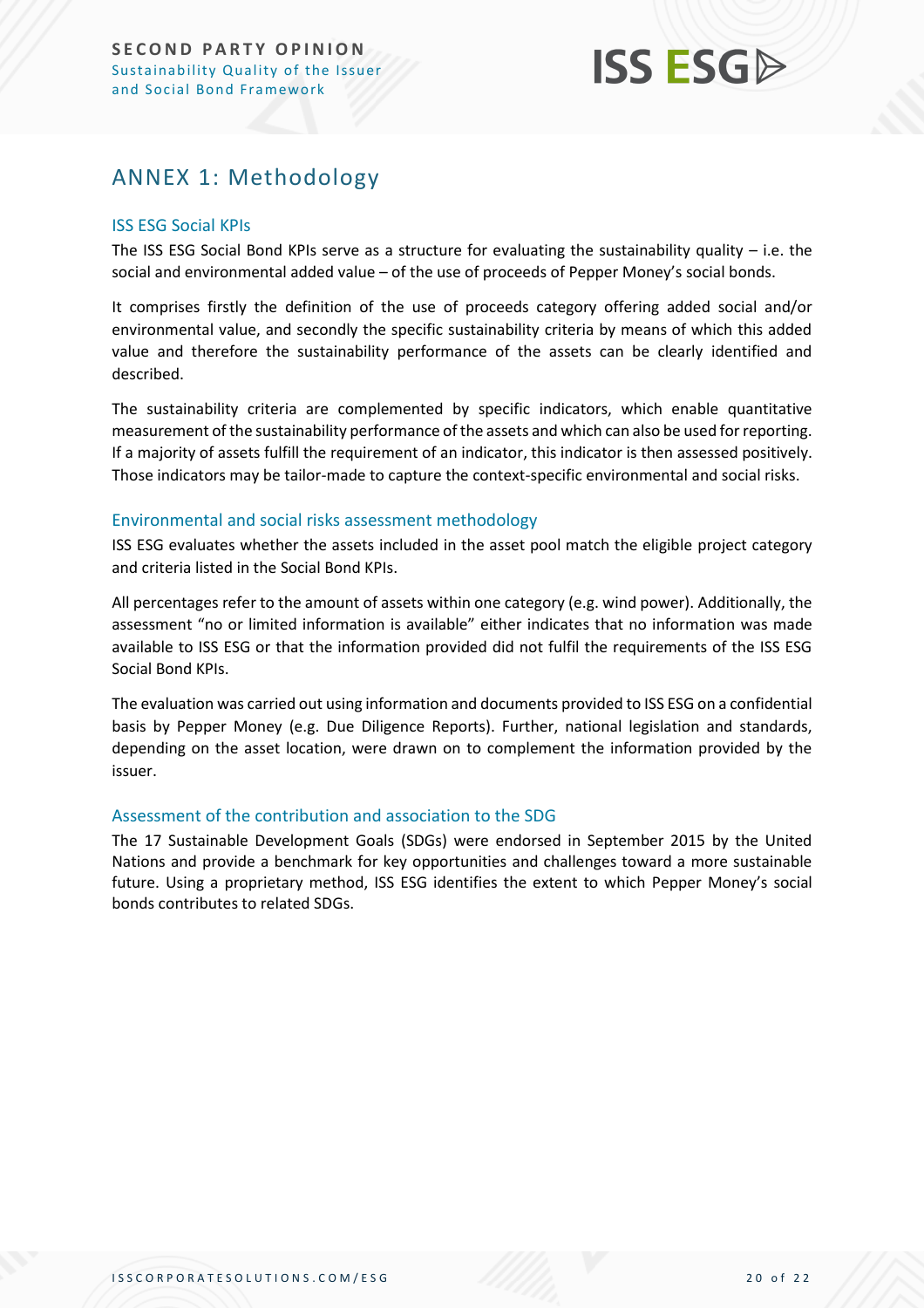

### <span id="page-20-0"></span>ANNEX 2: Quality management processes

#### **SCOPE**

Pepper Money commissioned ISS ESG to compile a social bonds SPO. The Second Party Opinion process includes verifying whether the Social Bond Framework aligns with the ICMA Social Bond Principles and to assess the sustainability credentials of its social bonds, as well as the issuer's sustainability strategy.

#### **CRITERIA**

Relevant Standards for this Second Party Opinion

- **ICMA Social Bond Principles**
- **ISS ESG Key Performance Indicators relevant for Use of Proceeds categories selected by the issuer**

#### ISSUER'S RESPONSIBILITY

Pepper Money's responsibility was to provide information and documentation on:

- **Framework**
- **Eligibility criteria**
- Documentation of ESG risks management at the framework level

#### ISS ESG's VERIFICATION PROCESS

ISS ESG is one of the world's leading independent environmental, social and governance (ESG) research, analysis and rating houses. The company has been actively involved in the sustainable capital markets for over 25 years. Since 2014, ISS ESG has built up a reputation as a highly-reputed thought leader in the green and social bond market and has become one of the first CBI approved verifiers.

ISS ESG has conducted this independent Second Party Opinion of the social bonds to be issued by Pepper Money based on ISS ESG methodology and in line with the ICMA Social Bond Principles.

The engagement with Pepper Money took place in April to May 2022

#### ISS ESG's BUSINESS PRACTICES

ISS has conducted this verification in strict compliance with the ISS Code of Ethics, which lays out detailed requirements in integrity, transparency, professional competence and due care, professional behaviour and objectivity for the ISS business and team members. It is designed to ensure that the verification is conducted independently and without any conflicts of interest with other parts of the ISS Group.